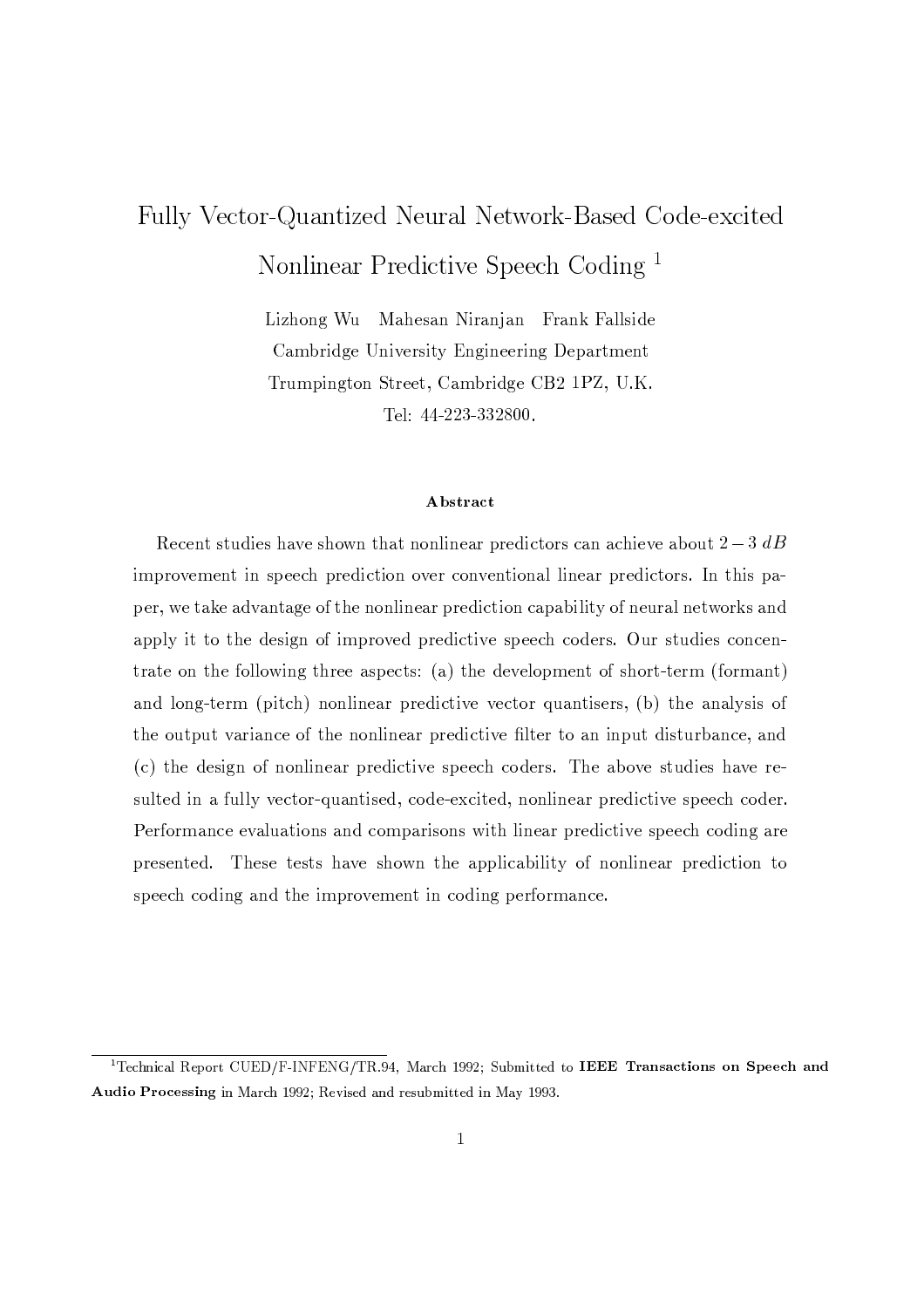#### $\mathbf 1$ Introduction

Most previous speech coding techniques are based on linear prediction. Speech coding systems with linear prediction can be described by a set of linear algebraic equations, and can be designed with the optimal solution of these equations (Atal, 1986; Kroon and Deprettere, 1988).

Linear prediction analysis is based on the assumption that the vocal tract can be approximated by a large number of short cylindrical segments with lossless transmission (Rabiner and Schafer. 1978). Without an alternative, this linear representation of the speech signal has been an important choice when nonlinear techniques have not been applicable. Linear simplification will doubtless lead to representational inaccuracy, processing inefficiency and poor coding performance (Wang et al.,  $1990$ ).

Recent studies have shown that nonlinear prediction can be implemented with neural networks and various simulation results have demonstrated their applicability. In speech applications, it has been reported that neural network-based nonlinear prediction will achieve an improvement over conventional linear prediction of about  $2-3$  dB in prediction gain (Tishby, 1990; Townshend, 1991).

In this paper, we take advantage of the nonlinear prediction capability of neural networks and apply it to the design of improved predictive speech coder. Our studies focus on:

1. the development of a neural network-based nonlinear predictive model

In Section 2.1, we develop a nonlinear predictive model using a recurrent neural network. In this network, the outputs of the hidden-units are time-delayed and fed back to their input terminals. Linear predictors and many nonlinear predictors reported recently, e.g. (Lapedes and Farber, 1987), are special cases of this model. We describe a training algorithm and present simulation results and performance comparisons conducted using speech waveforms from the TIMIT database (Seneff and Zue, 1988).

2. the design of a nonlinear predictive vector quantiser

When applied to speech coding, the nonlinear predictive parameters should be quantised. Usually, a low transmitted rate cannot be achieved by directly quantising the weight parameters of neural networks (Xie and Jabri, 1992). Instead, we train a finite set of nonlinear predictors to form a nonlinear predictive vector quantiser  $(VQ)$ . The nonlinear prediction of each speech frame is thus encoded by the index of the selected predictor with the least predictive error. This is described in Section 2.2 of this paper.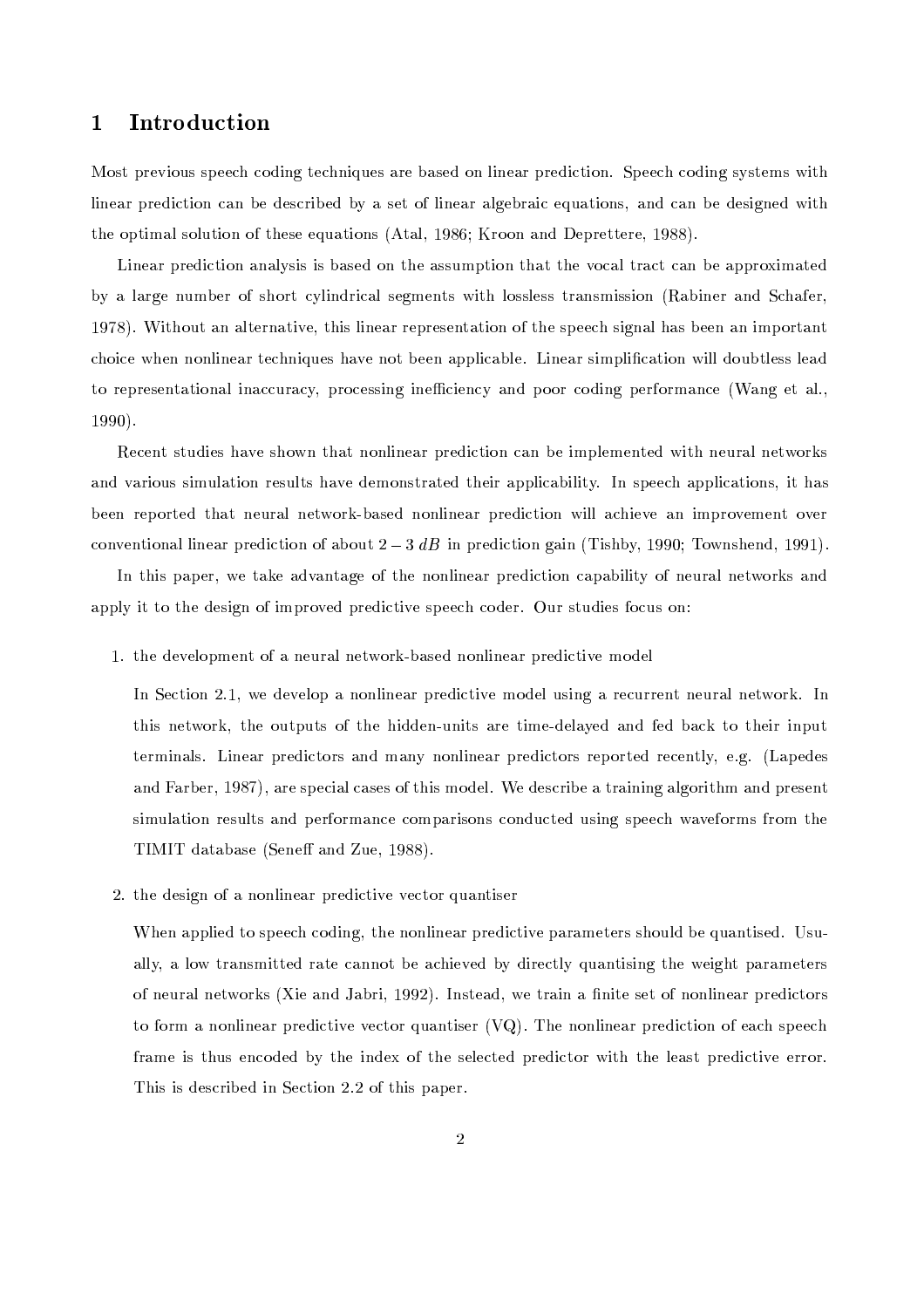3. the nonlinear prediction of long-term speech information

Voiced speech consists of two types of redundant information, one between successive samples and another around adjacent pitch-periods. The former redundancy filtering is referred to as short-term (formant) prediction, and the latter as long-term (pitch) prediction. We demonstrate that not only can long-term prediction be carried out with a nonlinear model, but also that it outperforms a linear model. A long-term nonlinear predictive model and the integration of short-term and long-term predictors are studied in Section 2.3 of this paper.

4. the tolerance of the nonlinear predictive filter to an excitation disturbance

A fully vector-quantised predictive speech coder consists of two main parts, a predictive VQ and an excitation VQ. For each frame of speech, an excitation codevector is chosen and applied to the selected predictive filter to reconstruct the speech. With a linear predictive VQ, the excitation codebook can be formed by stochastic samples. However, we find that the stochastic codebook is not suitable for nonlinear predictive coding due to the poor tolerance of the nonlinear predictive filter to an input disturbance. This is discussed in Section 3.1 in this paper.

Two approaches have been considered to cope with this problem. One is to modify the training cost function so that the nonlinear predictive filter becomes less sensitive to its input disturbance. Another approach is to directly train an excitation codebook with the analysisby-synthesis method, instead of using a stochastic codebook. We will concentrate on the second approach in this paper and discuss the first one elsewhere.

5. the design of a fully vector-quantised, code-excited, nonlinear predictive speech coder

Unlike linear predictive coding, a complete form of excitation vectors no longer exists in nonlinear predictive coding. Therefore, we train the excitation codebook with a gradient descent approach. The excitation codebook is initialised by Gaussian samples and trained directly to minimise the error between the synthesised speech and the original one. This is described in Section 3.2 in this paper.

The above studies result in a fully vector-quantised, trained coded-excited nonlinear predictive (TCENLP) speech coder. Performance evaluations and comparisons are made of predictive gains, distortion-rate curves, mean opinion scores of reconstructed speech.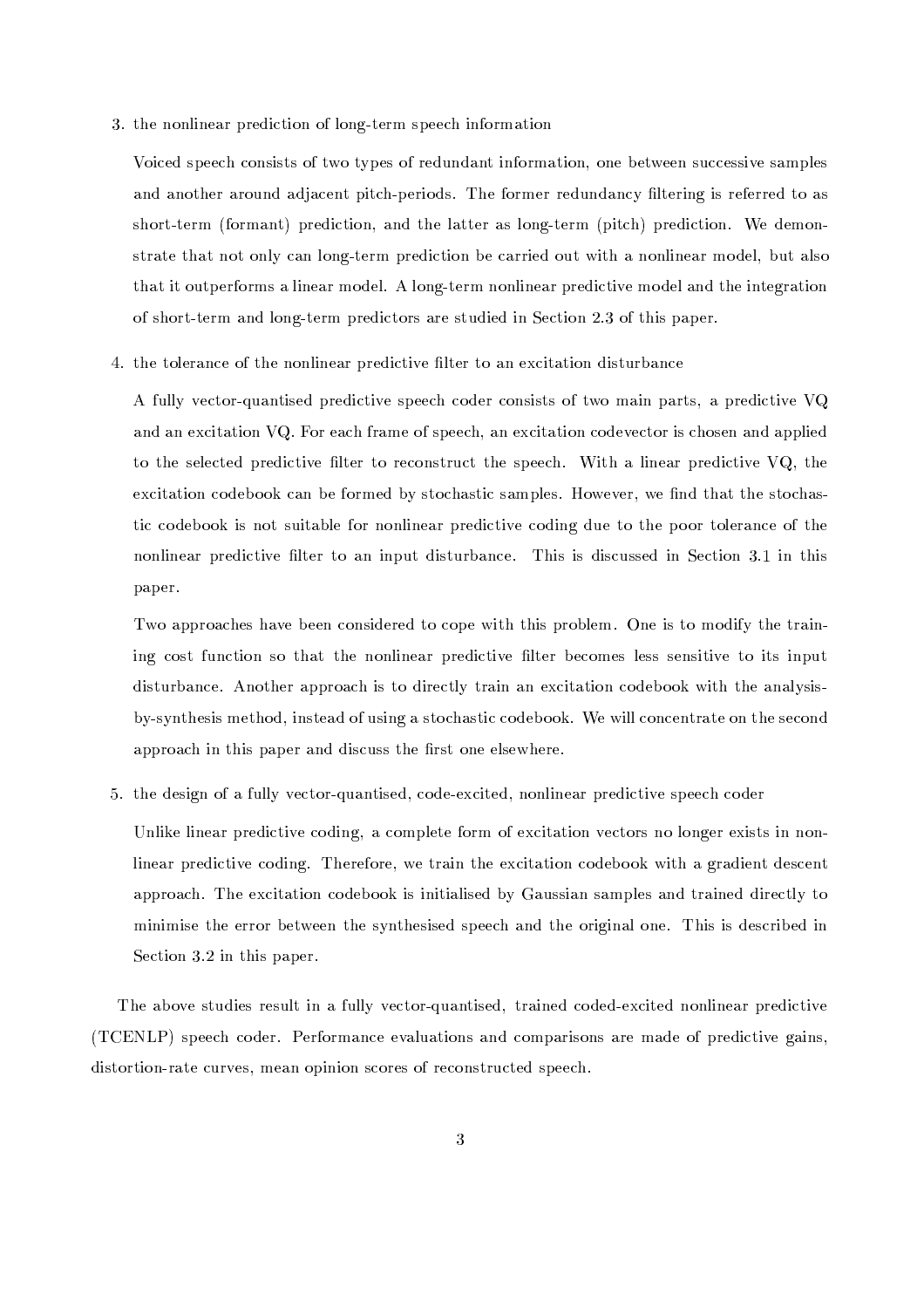#### $\overline{\mathbf{2}}$ **Neural Network-Based Nonlinear Prediction**

Time series prediction can be defined as: Given p previous observations of the signal  $s(t)$ ,  $X = (s(t-1), \ldots, s(t-p))^T$ , find out a function  $g(\cdot)$  which minimises the predictive residual

$$
D = \int \int ||s - g(X)||^2 P(X, s) dX ds. \tag{1}
$$

where  $P(X, s)$  is the density function of the joint probability of X and s. The theoretical solution of  $Eqn(1)$  is a posterior mean estimator:

$$
g(X) = \int s P_{s|X}(X, s) ds,
$$
\n<sup>(2)</sup>

where  $P_{s|X}(X, s)$  is the density function of the conditional probability of s given X.

With a multi-layer neural network, if the number of input-units is p and there is only one outputunit, the network can be trained as a  $p^{th}$ -order predictor. Assume that  $F(\Phi, X)$  is the transfer function of network. The aim of training is to determine the architecture of the hidden-layers of the network and to adjust its weights,  $\Phi$ , so that  $F(\Phi, X)$  approaches  $g(X)$ . This is a problem of nonparametric estimation with neural networks. Several studies, e.g. (White, 1989), have demonstrated that single hidden-layer, feedforward, networks are capable of learning an arbitrarily accurate approximation to an unknown function, provided that they increase in complexity at a rate approximately proportional to the size of the training data.

Neural network-based predictors can be used for modelling data without any specific prior assumption about the form of nonlinearity. Their advantages have been reported by a number of researchers, e.g. (Lapedes and Farber, 1987). In this section, we study a general predictive model with a recurrent neural network and apply it to nonlinear predictive vector quantisation and longterm (pitch) nonlinear speech prediction.

#### $2.1$ A Neural Model of Nonlinear Prediction

A general structure of neural network-based nonlinear predictor is shown in Figure 1. It consists of three layers, which contain  $N_i$ ,  $N_h$  and 1 units in the input, hidden and output layers respectively, with  $N_i$  set to the given predictive order. To predict observations with any scale of amplitude, no nonlinear activation function is imposed on the output-unit. The output of the hidden-units is delayed by  $\tau$  and fed back to the inputs of the hidden-units via a weighting matrix W. This predictor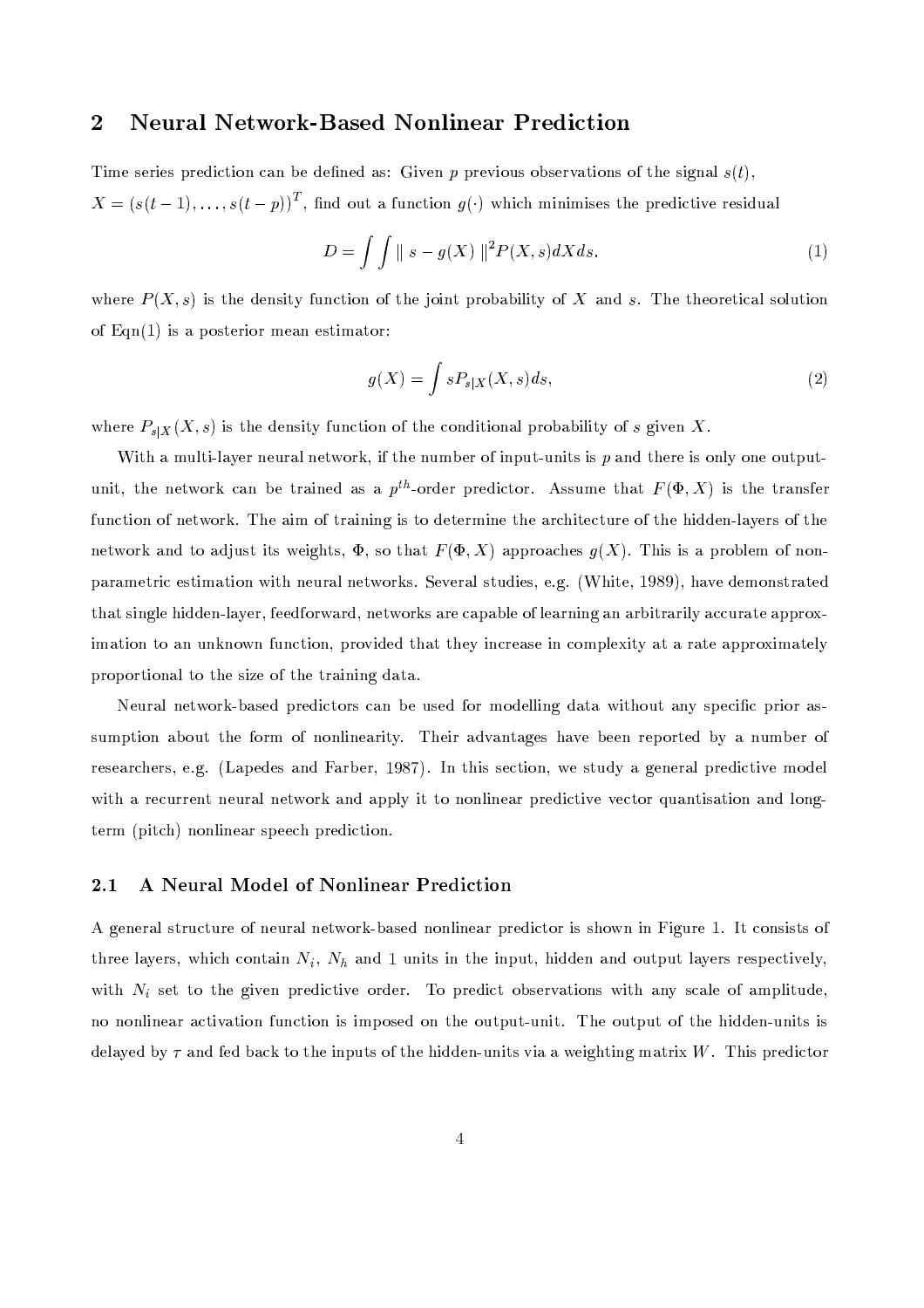

Figure 1: Neural network-based nonlinear predictor. The small squares stand for time-delay and the numbers inside the squares represent their time-delay units.

can be described by the equations:

$$
Y(t) = f(WY(t-\tau) + VX(t))
$$
  
\n
$$
z(t) = UY(t)
$$
\n(3)

where  $U$  is the weight vector between the output-unit and the hidden-layer, and  $V$  is the weight matrix between the hidden-layer and the input-layer.  $X(t) = (s(t-1),...,s(t-N_i))^T$  is the input vector,  $Y(t)$  the hidden vector, and  $z(t)$  the output variable.  $f(\cdot)$  is a differentiable nonlinear function. In this paper, we define  $f(\cdot)$  as the commonly used sigmoid function and set the time delay  $\tau$  to one sample-period.

In Eqn(3), if  $W = 0$ , the network is of feedforward type. This form of predictors has been widely studied, e.g. (Lapedes and Farber, 1987). Moreover, if  $N_h = N_i$ ,  $V = I$ , where I is the identity matrix,  $f(X) = X$ ,  $W = 0$  and  $U = \alpha$ , then  $z(t) = \alpha X(t)$ , and the predictor becomes the linear one.

After the architecture and size of the neural network have been decided,  $U, V$  and  $W$  can be trained. Let  $\Phi$  be the set  $\{U, V, W\}$ . Then,

$$
\Delta \Phi = \eta e(t) \nabla_{\Phi} z(t) \tag{4}
$$

where  $\eta$  is a learning rate and  $e(t) = s(t) - z(t)$ . Back-propagating  $\nabla_{\Phi} z(t)$  to  $\nabla_{\Phi} Y(t)$ , we find

$$
\nabla_U z(t) = Y(t)
$$
  
\n
$$
\nabla_W z(t) = U \nabla_W Y(t)
$$
  
\n
$$
\nabla_V z(t) = U \nabla_V Y(t).
$$
\n(5)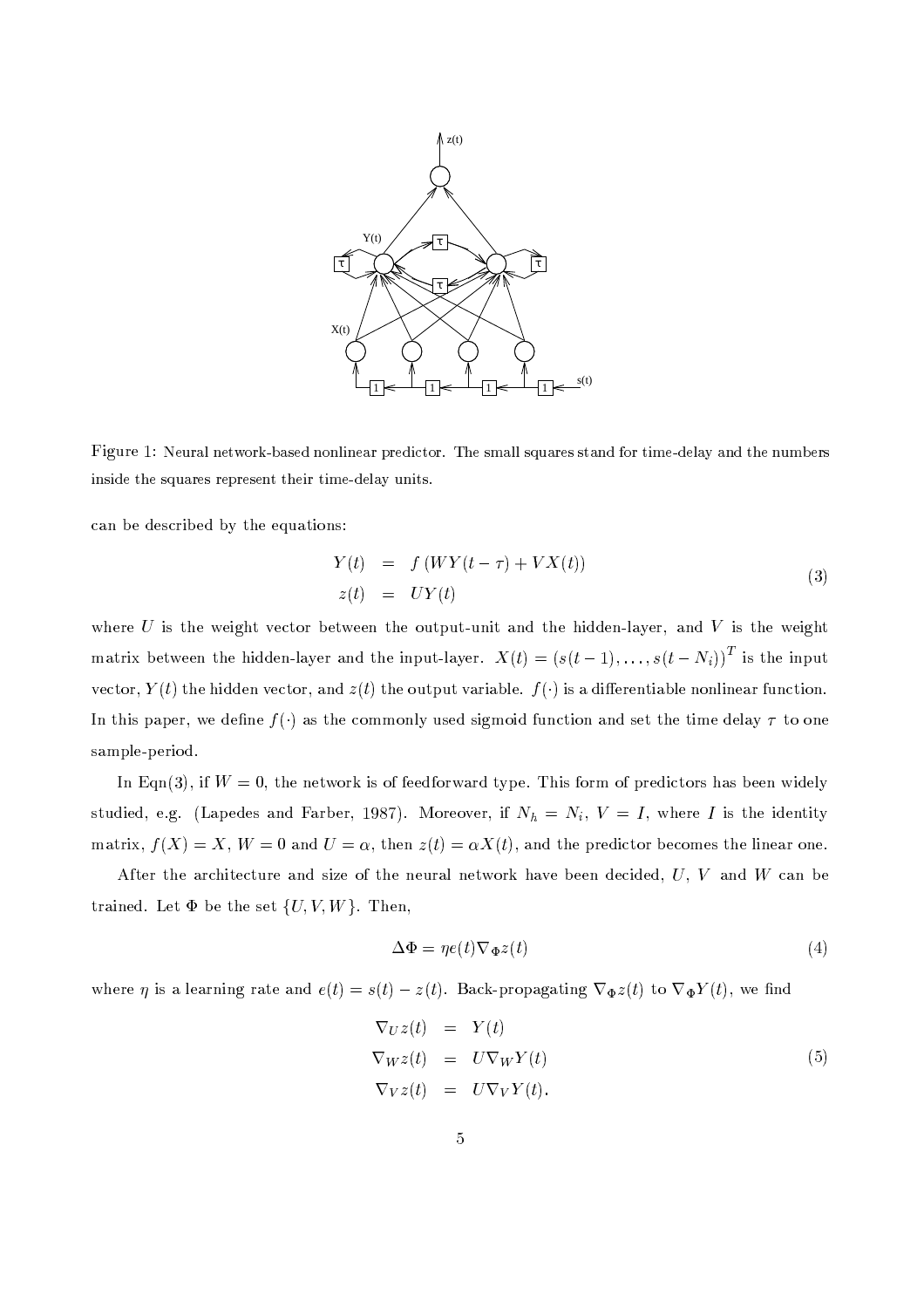Defining a matrix  $A = W \nabla_{\Phi} Y(t - \tau)$  and a column vector  $G = f'(WY(t - \tau) + VX(t)), \nabla_W Y(t)$ and  $\nabla_V Y(t)$  can recursively be computed from

$$
\frac{\partial y_j(t)}{\partial w_{rs}} = g_j[a_{rs} + \delta_{jr} y_s(t-\tau)] \n\frac{\partial y_j(t)}{\partial v_{mn}} = g_j[a_{mn} + \delta_{jm}s(t-n)],
$$
\n(6)

for  $1 \leq j, r, s, m \leq N_h$  and  $1 \leq n \leq N_i$ .

#### Nonlinear Predictive Vector quantisation  $2.2$

Like the linear predictive case (Wu and Fallside, 1991), a nonlinear predictive VQ consists of a set of predictors  $\{F(\Phi_k, X), k = 1, ..., K\}$ . The number of predictors K is equal to  $2^r$ , r (in bits) being the size of quantiser. The performance of predictive quantisers is evaluated by their distortion-rate functions. In the nonlinear predictive case, each predictor is trained to cover certain regions of the nonlinear predictive parameter space. The nonlinear predictive quantiser is therefore expected to cope with the nonstationarity of the predicted signal and further improve the predictive performance over that of an individual predictor. During quantisation, each frame of speech is successively applied to all the predictors in the quantiser. The predictor with the least predictive error, averaged over the whole frame, is then selected to quantise the current frame. The process can be described by the equation:

$$
c = \arg \min_{1 \le k \le K} \sum_{t}^{N} \| s(t) - F(\Phi_k, X(t)) \|^2,
$$
\n(7)

where  $N$  is the frame length. The nonlinear prediction of the speech frame is then represented by a code symbol of r-bit length instead of the weight parameters of the selected predictor.

The training process of the nonlinear predictive quantiser is the same as that for a single predictor, except that the cost function becomes

$$
D = \sum_{k}^{K} \sum_{\mathbf{S(t)} \in k} \sum_{t}^{N} || s(t) - F(\Phi_k, X(t)) ||^2,
$$
\n(8)

and that the updating equation becomes

$$
\Delta \Phi_k = \eta \sum_{\mathbf{S(t)} \in k} \sum_{t}^{N} || s(t) - F(\Phi_k, X(t)) || \nabla_{\Phi_k} z_k(t), \text{ for } k = 1, ..., K.
$$
 (9)

where  $S(t) = \{s(t), t = 1, 2, ..., N.\}.$ 

Unlike linear prediction, however, the output of a nonlinear predictor cannot be simply expressed as the sum of both the zero-state response and the zero-input response. The memory effect of the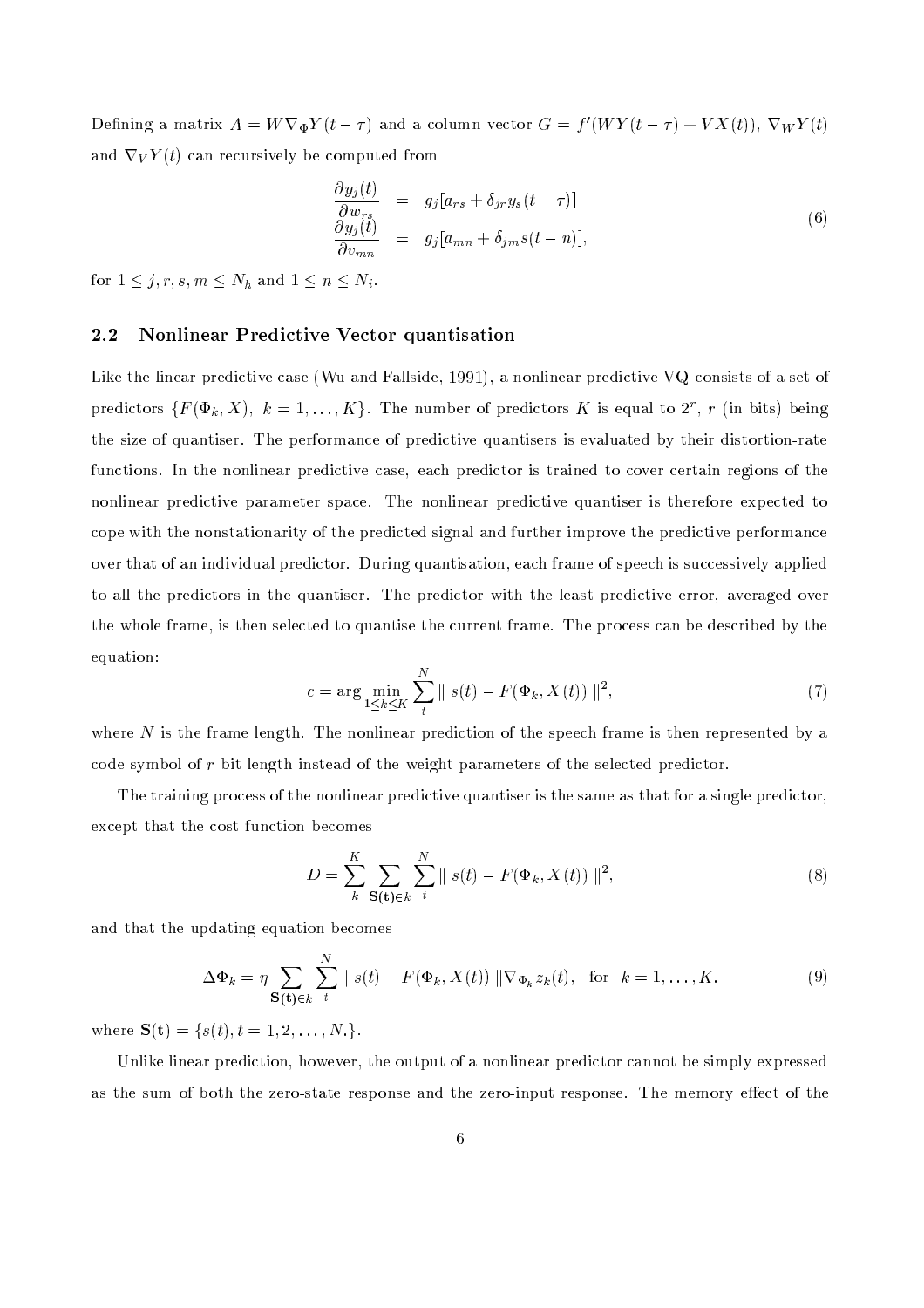last selected predictor cannot be directly removed by subtracting the current frame speech with the zero-input response. The memory of the last frame should be taken into account during the predictor selection for the current frame.

#### 2.3 Long-term (Pitch) Nonlinear Speech Prediction

Speech signal consists of two types of redundancy or correlation: a short-term one between successive speech samples and a long-term one between adjacent pitch-periods. Consequently, the linear prediction speech production model contains two time-varying linear predictive filters, a short-term one and a long-term one. The former gives the spectral envelope of the speech signal and the latter reproduces the spectral fine structure. The long-term linear prediction of speech has been studied, for example, by (Ramachandran and Kabal, 1989).

We studied the implementation of the long-term nonlinear prediction of speech using a neural network. The structure chosen for the long-term nonlinear predictive model is the same as that for the short-term one shown in Figure 1, but the input is delayed by one pitch-period before being applied to the input-layer. The current sample is thus predicted from the samples around its last pitch-period. The long-term nonlinear predictor is expressed by the following equation <sup>2</sup>:

$$
Y_l(t) = f(W_l Y_l(t - \tau) + V_l X_l(t - T))
$$
  
\n
$$
z_l(t) = U_l Y_l(t),
$$
\n(10)

where  $T$  is the pitch-period, which is found from the short-time autocorrelation function of the short-term residual (Rabiner and Schafer, 1978):

$$
r_s(t) = s(t) - z_s(t). \tag{11}
$$

Long-term prediction is always accompanied by short-term prediction in speech coding. The long-term predictor can be connected to the short-term one in cascade or in parallel. In the cascade form, the short-term residual is delayed by one pitch-period and fed to the long-term predictor. In the parallel form, the original speech is delayed by one pitch-period and applied to the long-term predictor. So, in Eqn $(10)$ ,

$$
X_l(t) = (r_s(t - N_{l_i}/2), \dots, r_s(t + N_{l_i}/2))^T
$$
\n(12)

for the cascade form and

$$
X_l(t) = (s(t - N_{l_i}/2), \dots, s(t + N_{l_i}/2))^T
$$
\n(13)

 $\boldsymbol{r}$ 

<sup>&</sup>lt;sup>2</sup>We use the subscript l to identify the long-term predictor and s the short-term one.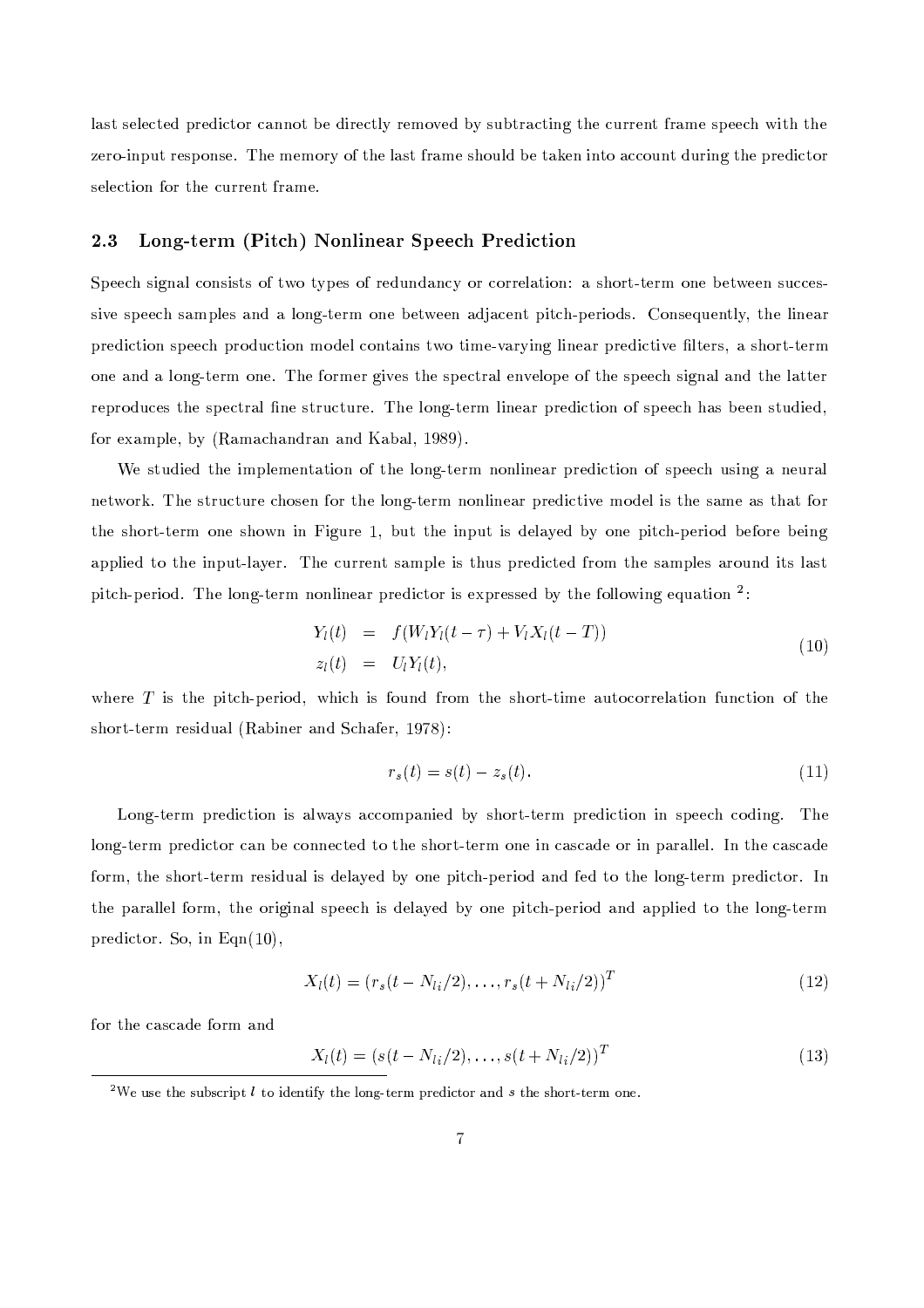for the parallel form. The final residual of the combined short-term and long-term prediction for both the cascade and the parallel forms is,

$$
r(t) = s(t) - z_s(t) - z_l(t).
$$
\n(14)

The short-term and long-term predictors are trained in sequence. First, the short-term predictor is trained to minimise the short-term residual,  $r_s(t)$ . With the short-time autocorrelation function of  $r_s(t)$ , the pitch-period is then estimated (Rabiner and Schafer, 1978). Finally, the long-term predictor is trained to reduce the combined short-term and long-term residual  $r(t)$ .

#### **Nonlinear Predictive Quantisation Performance**  $2.4$

Besides network architecture, two parameters, the predictive order and the total number of weights, also affect the property of predictors. We compared the predictive quantisation performance between different architectures under either of following two conditions: (a) same predictive order, or (b) same number of weights.

We have used the following notations,  $LP(p)$  stands for a  $p^{th}$ -order linear predictor, and  $NLP(N_i N_h$ ) stands for a nonlinear predictor with  $N_i$  input-units and  $N_h$  hidden-units with recurrent neural network architecture. In all of our studies,  $N_h$  is set to two.

Since linear prediction is an all-pole model, good results will only be obtained when the overall speech spectrum is like the response of an all-pole filter. For vowel sounds, the all-pole model can make good approximations to the spectral shapes of formants. But for the nasals and some voiced consonants, all-pole spectral modelling is poor and its performance usually saturates at a very small predictive order. A general nonlinear model may be more suitable.

As an example, Figure 2 compares the spectra of linear and nonlinear predictive residuals for a frame of nasal speech. We see that when the predictive order is increased from 10 to 26, only a small improvement is obtained for the linear predictor. The  $NLP(10-2)$ , with a predictive order equal to 10 and a total number of weights of 26, outperforms both the  $LP(10)$  and the  $LP(26)$ . Its predictive residual is closer to white noise.

The nonlinear predictive quantiser is now evaluated with continuous speech data. The speech samples were from the TIMIT database (Seneff and Zue, 1988) and were pre-filtered to 8  $kHz$ . The training set consists of ten different spoken sentences by ten different speakers (five females). The test set consists of another four different spoken sentences by another four different speakers (two females).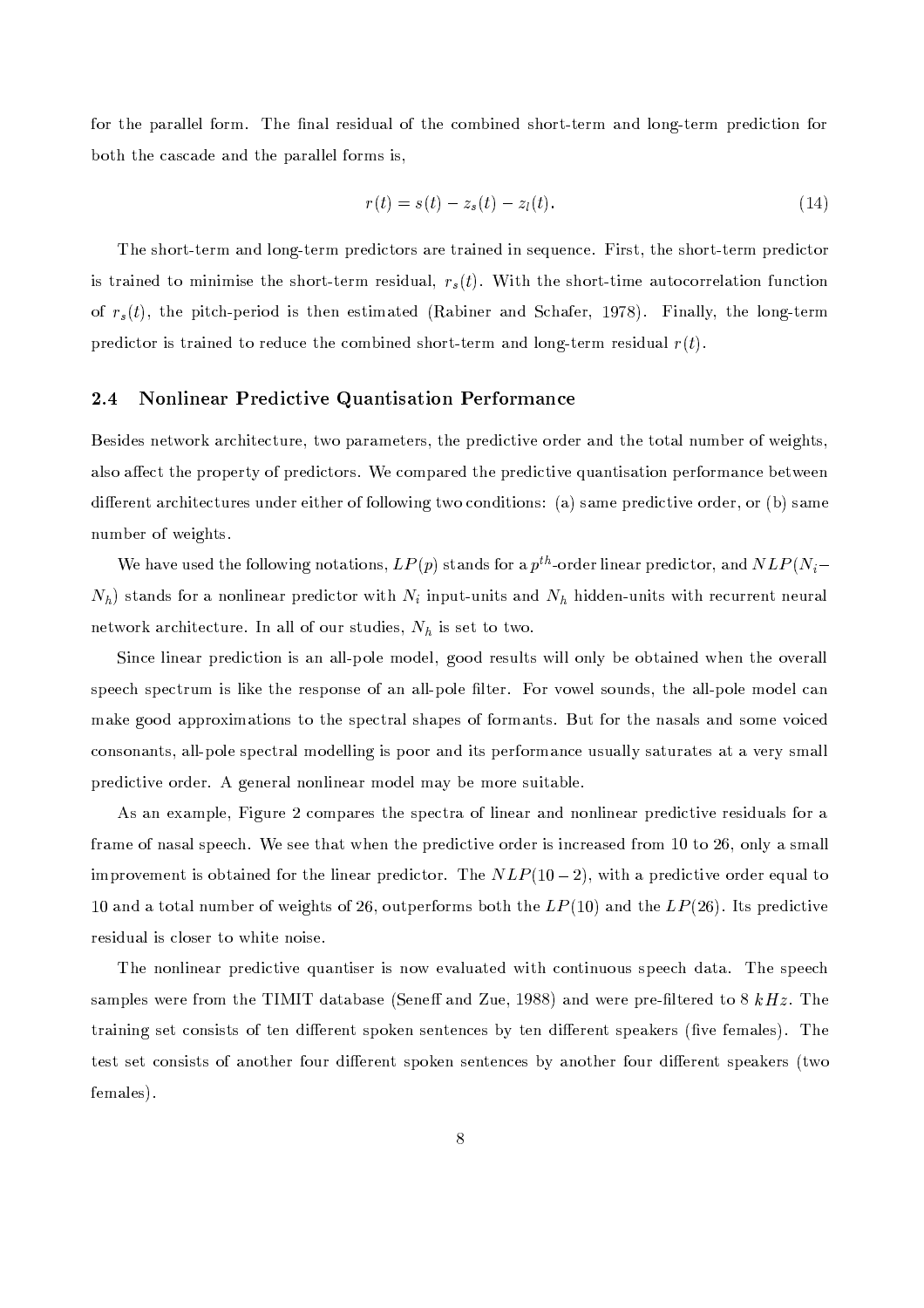

Figure 2: Spectra of linear and nonlinear predictive residual of nasal speech.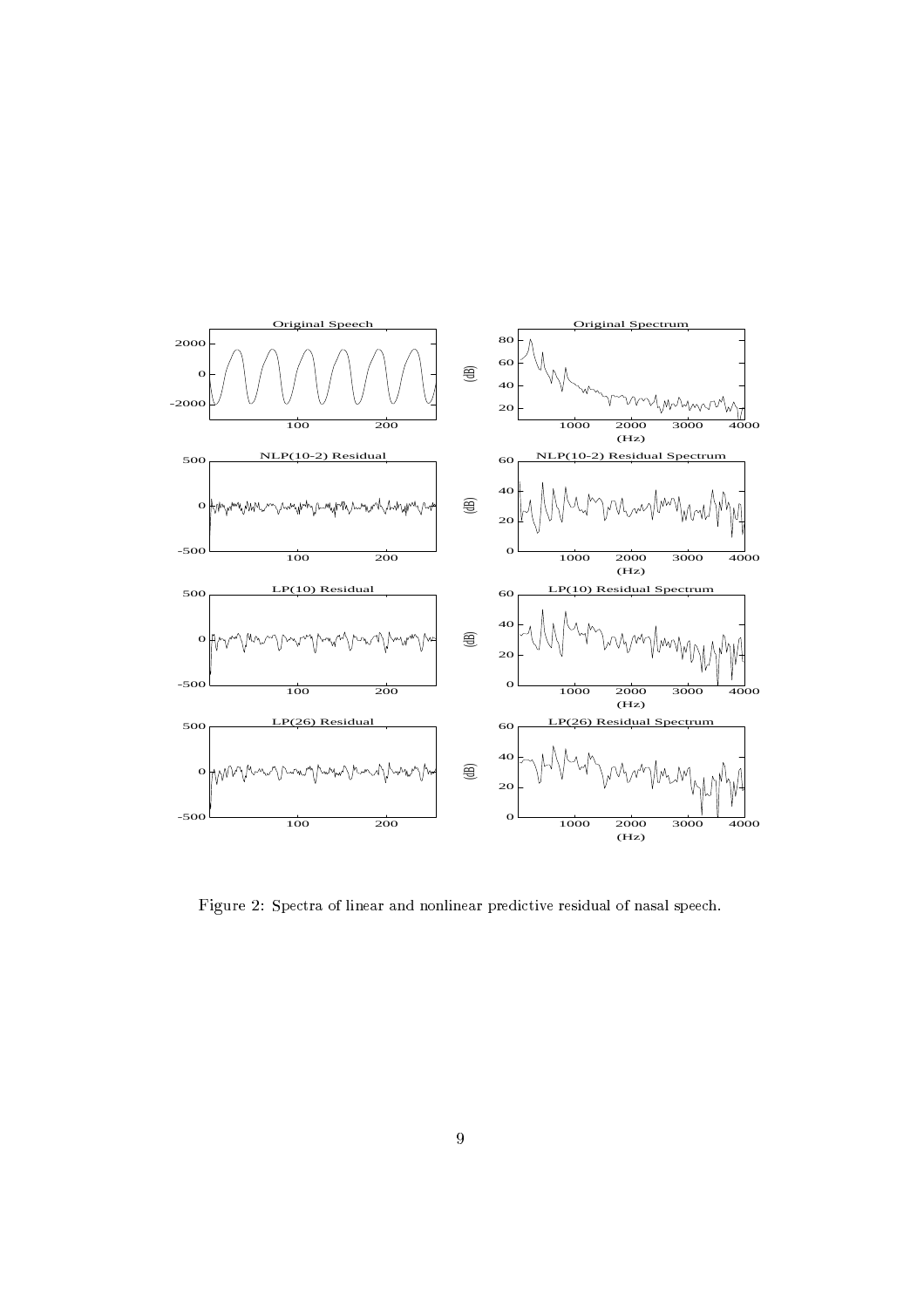Figure 3 compares the predictive gain-rate functions of the linear and nonlinear predictive VQs. Their sizes vary from one-bit to six-bits. The nonlinear predictive VQ is formed by  $2^{r_s} NLP(10-2)$ recurrent neural networks, where  $r_s$  (in bits) is the size of the short-term predictive VQ. The frame length was set to 256 samples without overlapping between frames. Therefore, the transmitted rate is  $\frac{r_s}{256}$  bits/sample for the nonlinear predictive information.

The linear predictive VQ was designed using the approach developed in (Buzo et al., 1980). Each frame consists of 256 or 384 Hamming-windowed samples and is overlapped by 128 samples. Therefore, the transmitted rate is  $\frac{r_s}{128}$  bits/sample for the frame size of 256 and  $\frac{r_s}{256}$  bits/sample for the frame size of 384.

Figure 3 also shows the predictive gain-rate functions of the combined short-term and long-term VQs. The sizes of long-term predictive VQs are also from one-bit to six-bits. The long-term predictive VQ is cascaded with a six-bit, short-term, predictive VQ. Each predictor in the long-term nonlinear predictive VQ is a  $NLP(3-2)$  recurrent neural network, and that in the linear predictive VQ is a  $LP(3)$  linear predictor.

The pitch information is estimated using the short-time autocorrelation function of the shortterm predictive residuals (Rabiner and Schafer, 1978). It is updated every 64 samples. The long-term predictor is switched on only if the pitch-period was not equal to zero.

The design of the long-term linear predictive VQ was based on (Davidson and Gersho, 1987; Ramachandran and Kabal, 1989). The predictor parameters were vector-quantised using a one-step identification/compression technique. A codebook of long-term predictor parameters is exhaustively searched to identify which predictor minimises the short-term residual.

The frame length of long-term nonlinear prediction is 64 samples as is the processing step-size of long-term linear prediction. Therefore, their transmitted rates are the same and equal to  $\frac{r_l}{64}$ bits/sample, where  $r_l$  is the size of long-term predictive VQ in bits.

From inspection of Figure 3, we conclude that all nonlinear predictive quantisers outperform linear ones either with the same predictive order or with equal numbers of weights. The test-performance of linear predictive VQs is  $0.5 - 1$  dB worse than the training-performance. In contrast, with the same training and test data sets, Figure 3 shows that the test-performance of nonlinear predictive VQ is close to, or even better than, the training-performance. Therefore, we can also conclude that the nonlinear predictive VQ generalises better than the linear one.

As an example, Figure 4 plots a segment of short-term nonlinear predictive residual and the combined short-term and long-term nonlinear predictive residual obtained from the test set.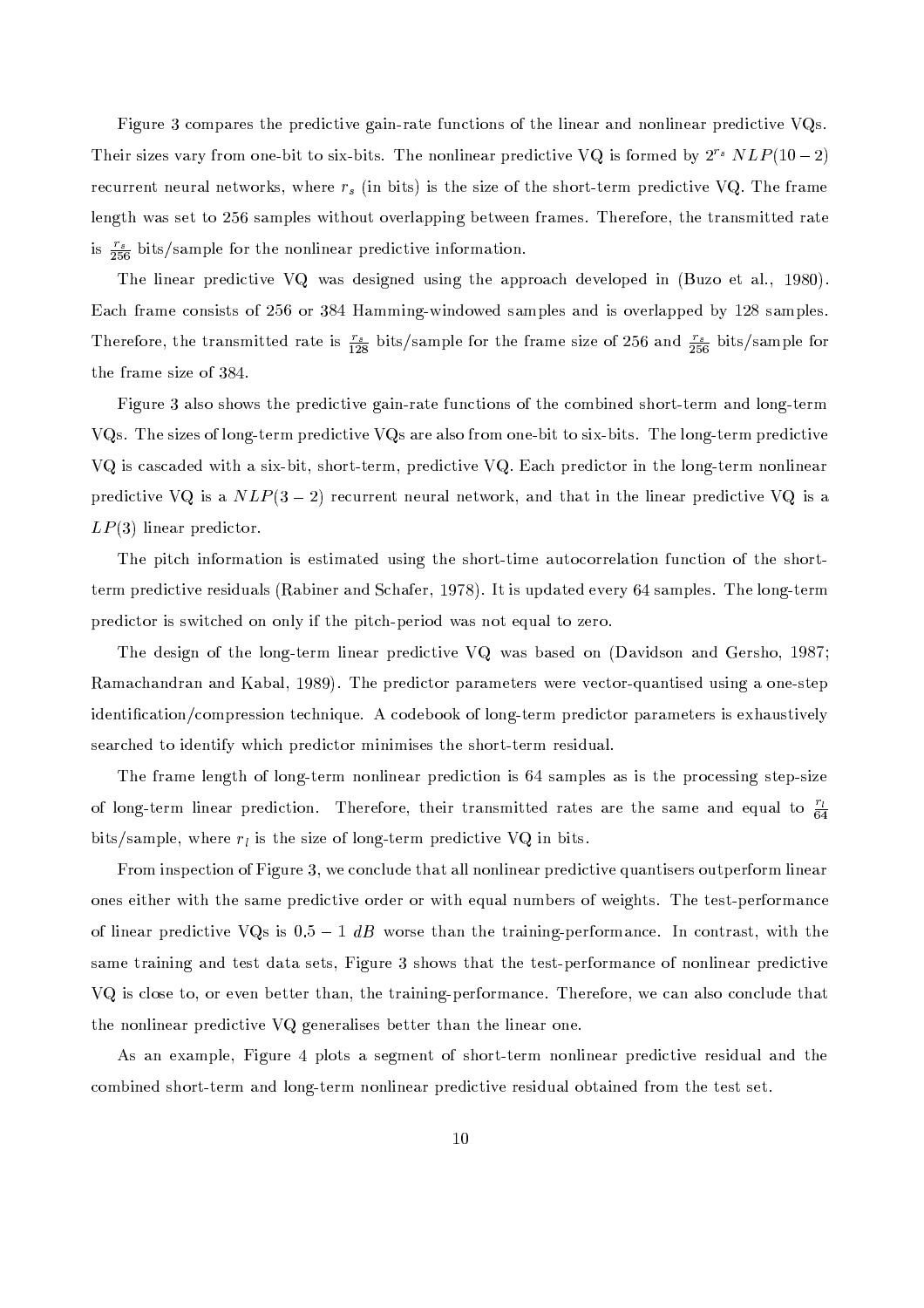

The transmitted rate of short-term VOs is  $\frac{rs}{\sqrt{2}}$  bits/sample for nonlinear prediction and  $\frac{rs}{\sqrt{2}}$  or  $\frac{rs}{\sqrt{2}}$  for linear  $\left(\frac{6}{25} + \frac{r_1}{2}\right)$  bits/sample for nonlinear prediction and  $\left(\frac{6}{25} + \frac{r_2}{2}\right)$  for linear prediction (with the frame advance of 128 in short-term prediction).  $r_s$  and  $r_l$  are respectively the sizes of short-term and long-term VQs in bits. Figure 3: Comparison of the predictive gain-rate functions of linear and nonlinear predictive VOs. Panel (a) is for the VOs with short-term prediction only and panel (b) for those with combined short-term and long-term prediction in the cascade form. The training-performance is connected by dashed curves, and the test-performance is connected by solid ones. In panel (a), "-256" and "-128" represent the frame advance. prediction. Because the long-term VOs are cascaded with a 6-bit, short-term VO, their transmitted rate is The transmitted rate for coding the pitch information has not been included in this figur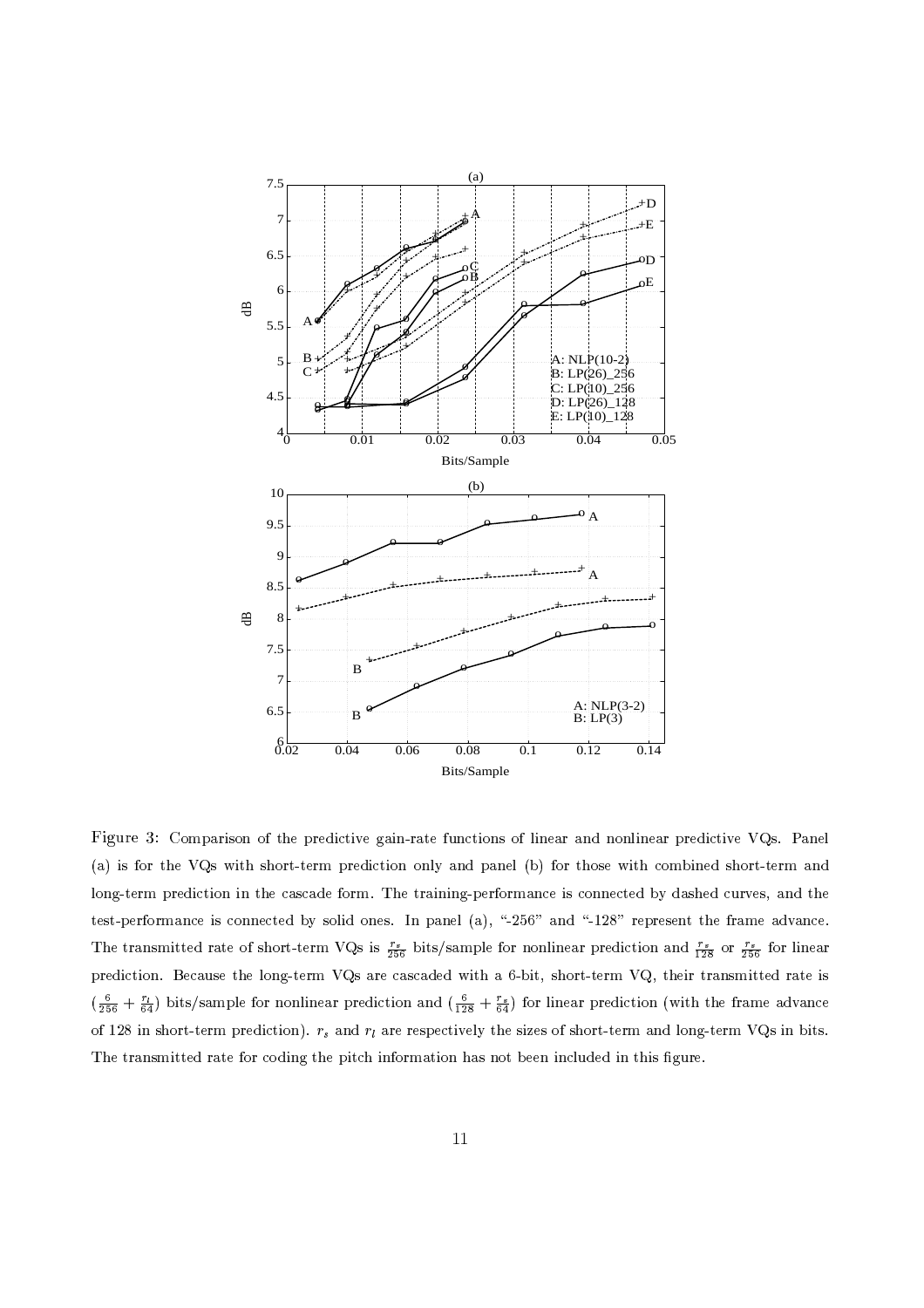

Figure 4: Nonlinear predictive residuals of speech. From the top downwards, they are respectively the original speech, the short-term nonlinear predictive residual, and the combined short-term and long-term nonlinear predictive residual in the cascade form.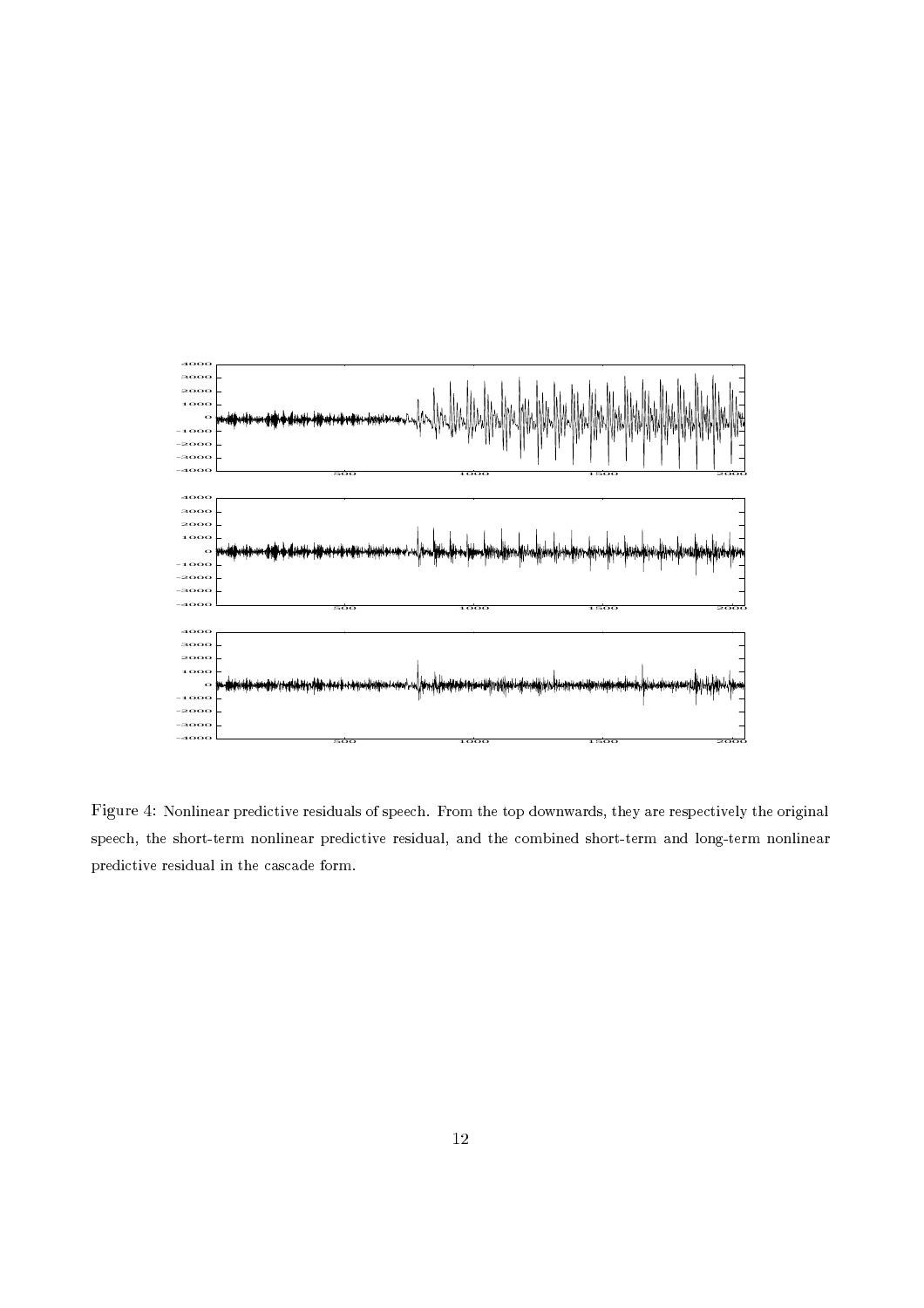

Figure 5: Code-excited linear predictive (CELP) speech coder (Schroeder and Atal, 1985).

#### 3 Code-excited Nonlinear Predictive Speech Coding

In a code-excited linear predictive speech coding (CELP) system, as shown in Figure 5, speech is synthesized by passing an excitation vector through a cascade of short-term and long-term linear predictive filters. The excitation codebook usually performs the codevector search in an analysis-bysynthesis manner (Kroon and Deprettere, 1988). The excitation codebook may either be stochastic, i.e. pseudo-randomly populated, or pre-designed over some training data for minimum global distortion.

In a code-excited nonlinear predictive speech coding system, the linear predictive filters in Figure 5 are replaced by nonlinear ones. In this section, we investigate the problems caused by such a replacement and study how to achieve better coding performance based on the capability of nonlinear predictive vector quantisation.

#### $3.1$ Tolerance of Nonlinear Predictive Filter to an Excitation Disturbance

In the prediction mode, the inputs are the original speech samples. In the synthesis mode, however, the predictive filter receives only the estimations of speech. The difference between the estimation and the original speech signal is referred to as an excitation or input disturbance.

In this sub-section, we will analyse the tolerance of nonlinear predictive filter to an excitation disturbance. We show that the stochastic excitation codebook does not apply to nonlinear predictive coding due to its poor tolerance.

Assume that the input of a given predictive filter is changed from  $X_0$  to X with  $D_x = ||X - X_0||^2$ , and their corresponding outputs are respectively z and  $z_0$  with  $D_z = ||z - z_0||^2$ .

In the linear prediction case,  $z = \alpha^T X$ , where  $\alpha = (\alpha_1, \alpha_2, ..., \alpha_n)^T$  is the p<sup>th</sup>-order linear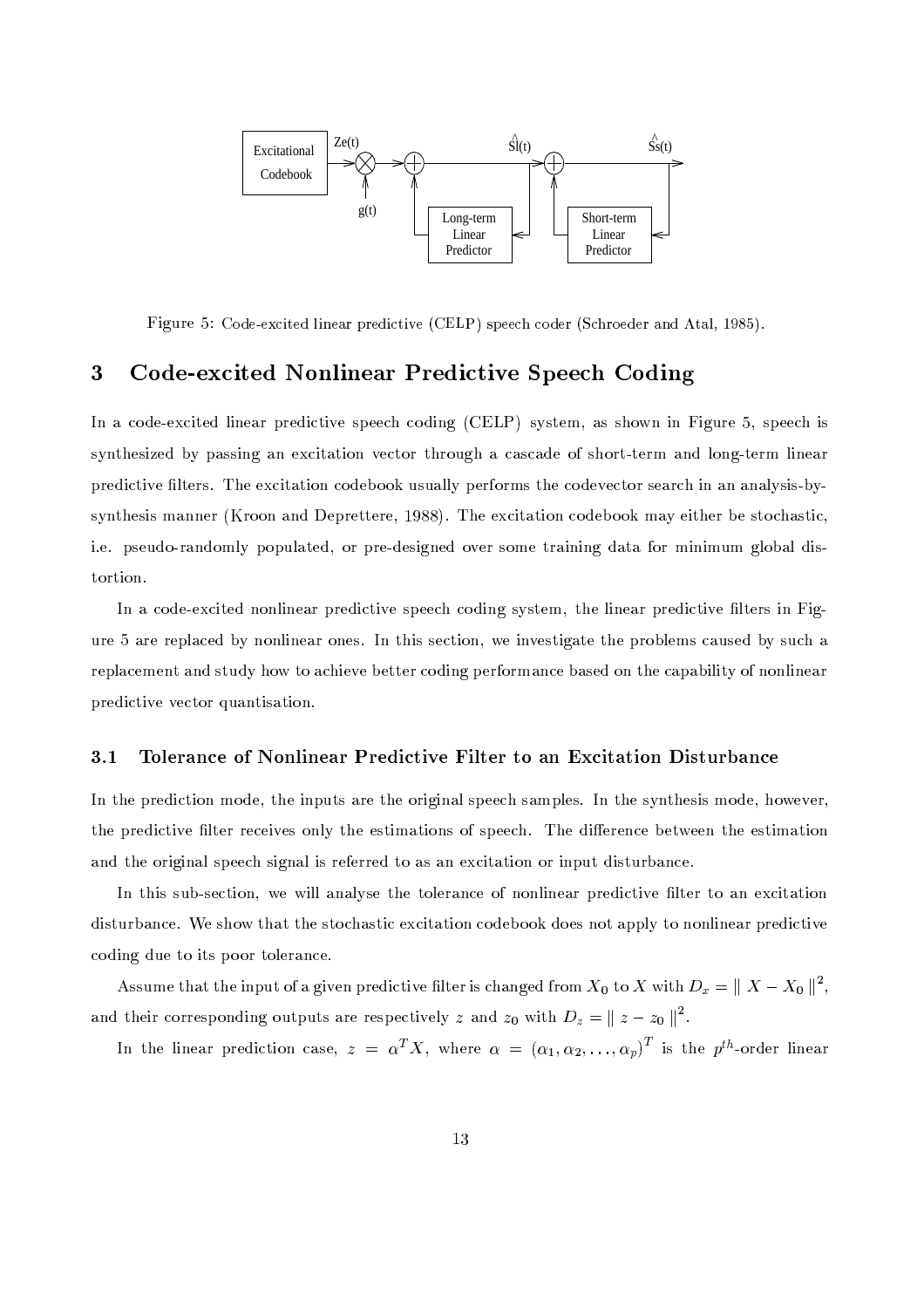predictive coefficient vector. We easily find

$$
D_z = \| z - z_0 \|^2 \le \| \alpha \|^2 D_x. \tag{15}
$$

In the nonlinear prediction case, we have (see Appendix)

$$
D_z \le \rho^2 D_x,\tag{16}
$$

where

$$
\rho = \frac{\gamma \parallel U \parallel \parallel V \parallel}{\gamma \parallel W \parallel -1},\tag{17}
$$

 $\parallel U \parallel$ ,  $\parallel V \parallel$  and  $\parallel W \parallel$  are the Euclidean norms of U, V and W respectively,  $\gamma = \max |f'(O^*(t))|$ ,  $O^*(t) \in (O(t), O_0(t)),$  and  $O(t) = WY(t - r) + VX(t)$ .

Assume that two predictive filters have sensitivity parameters of  $\rho_1$  and  $\rho_2$ . If they are connected in cascade, the sensitivity parameter of the combined filter is  $\rho = \rho_1 \rho_2$ , and if they are connected in parallel, the sensitivity parameter of the combined filter is  $\rho = \rho_1 + \rho_2$ .

Eqns  $(15)$  and  $(16)$  give the upper bounds of the output variations of linear and nonlinear predictive filters, respectively, due to an input disturbance.

As shown in the Appendix

$$
0\leq \gamma \parallel W \parallel <1,
$$

**SO** 

$$
(\gamma \parallel W \parallel -1)^2 < 1.
$$

If  $(\gamma || W || - 1)^2$  is close to zero, then  $\rho$  becomes very large. Therefore, the output will greatly deviate from its original value, even for a small input disturbance.

Table 1 compares the sensitivity parameter,  $c = \frac{D_z}{D_x}$ , of the linear and nonlinear predictive filters for a VQ of four-bit size. All nonlinear units have a sigmoid function  $f(x) = \frac{2}{1+e^{-2x}} - 1$ ; therefore  $\gamma = 1$ . We see that the sensitivity parameter of nonlinear predictive filters is much greater than the linear one, in particular when a predictive order is large.

To deal with the poor tolerance of the nonlinear predictive filter to an input disturbance in a nonlinear predictive coding system, two approaches can be applied:

- 1. as an accompanying training criterion, to minimise the sensitive parameters at the same time as minimising the predictive error during the design of nonlinear VQs;
- 2. instead of using the stochastic codebook, to use the trained excitation codevectors in the codeexcited nonlinear predictive coder.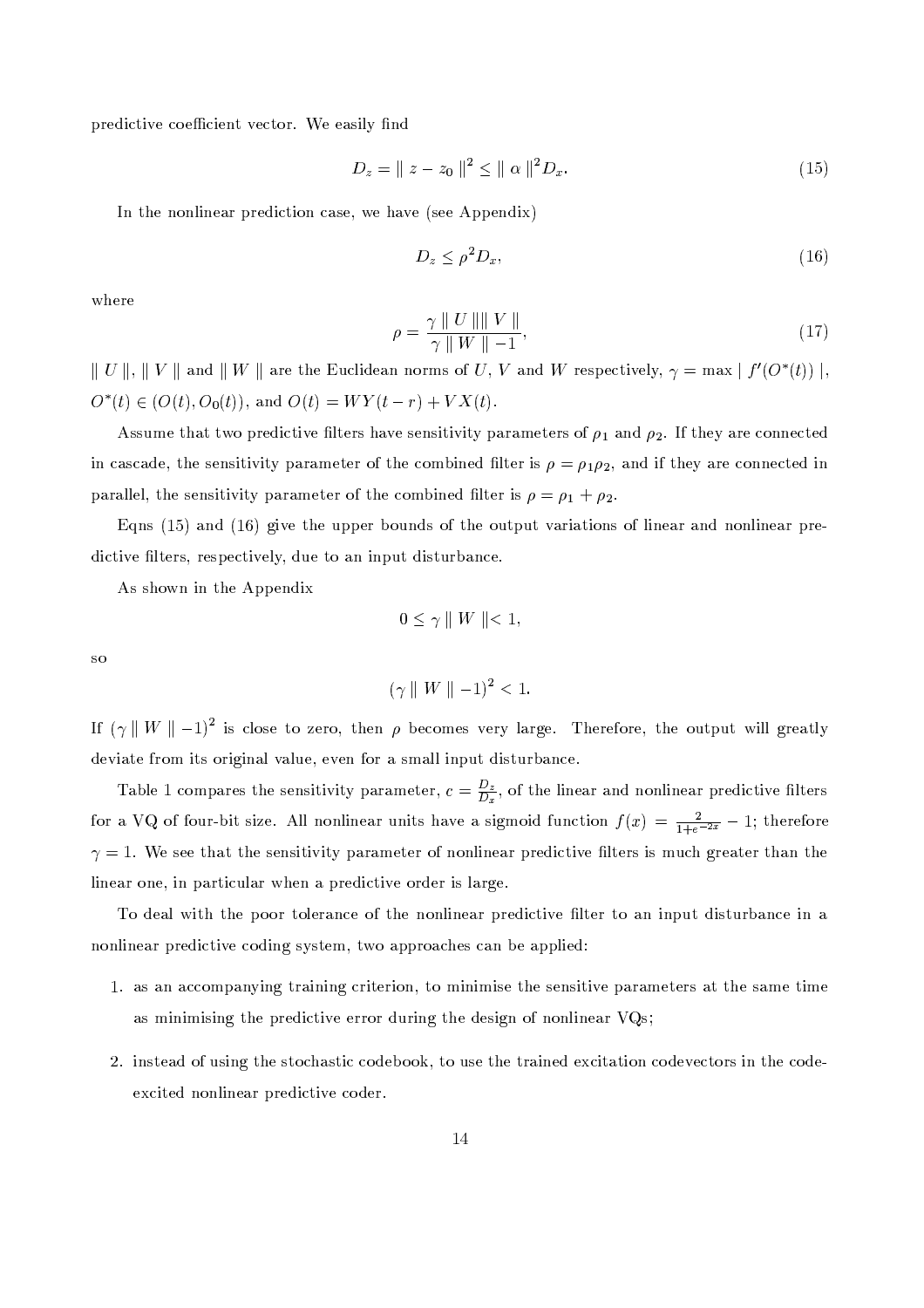|                | Predictive Order |        |           |        |
|----------------|------------------|--------|-----------|--------|
| Predictor      | $\overline{4}$   |        | 14        |        |
|                | Nonlinear        | Linear | Nonlinear | Linear |
| $\mathbf{1}$   | 24.90            | 1.28   | 63.40     | 3.91   |
| $\overline{2}$ | 25.88            | 1.29   | 48.17     | 2.92   |
| 3              | 7.63             | 1.14   | 422.50    | 4.25   |
| $\overline{4}$ | 6.18             | 2.18   | 37.28     | 2.81   |
| $\overline{5}$ | 768.55           | 7.03   | 1004.43   | 2.65   |
| $\overline{6}$ | 470.50           | 1.48   | 530.01    | 2.11   |
| $\overline{7}$ | 70.82            | 5.20   | 19.76     | 2.04   |
| 8              | 47.15            | 1.37   | 13.93     | 1.84   |
| 9              | 23.73            | 0.35   | 66.55     | 1.19   |
| 10             | 65.67            | 0.35   | 58.79     | 1.03   |
| 11             | 25.75            | 0.21   | 27.03     | 0.92   |
| 12             | 12.76            | 0.25   | 10.37     | 0.80   |
| 13             | 37.72            | 0.35   | 15.09     | 0.57   |
| 14             | 7.23             | 0.24   | 6.42      | 0.44   |
| 15             | 2.50             | 0.18   | 11.50     | 0.23   |
| 16             | 1.23             | 0.14   | 6.59      | 0.58   |

Table 1: Comparison in the sensitivity parameters of predictive filters in linear and nonlinear predictive VOs.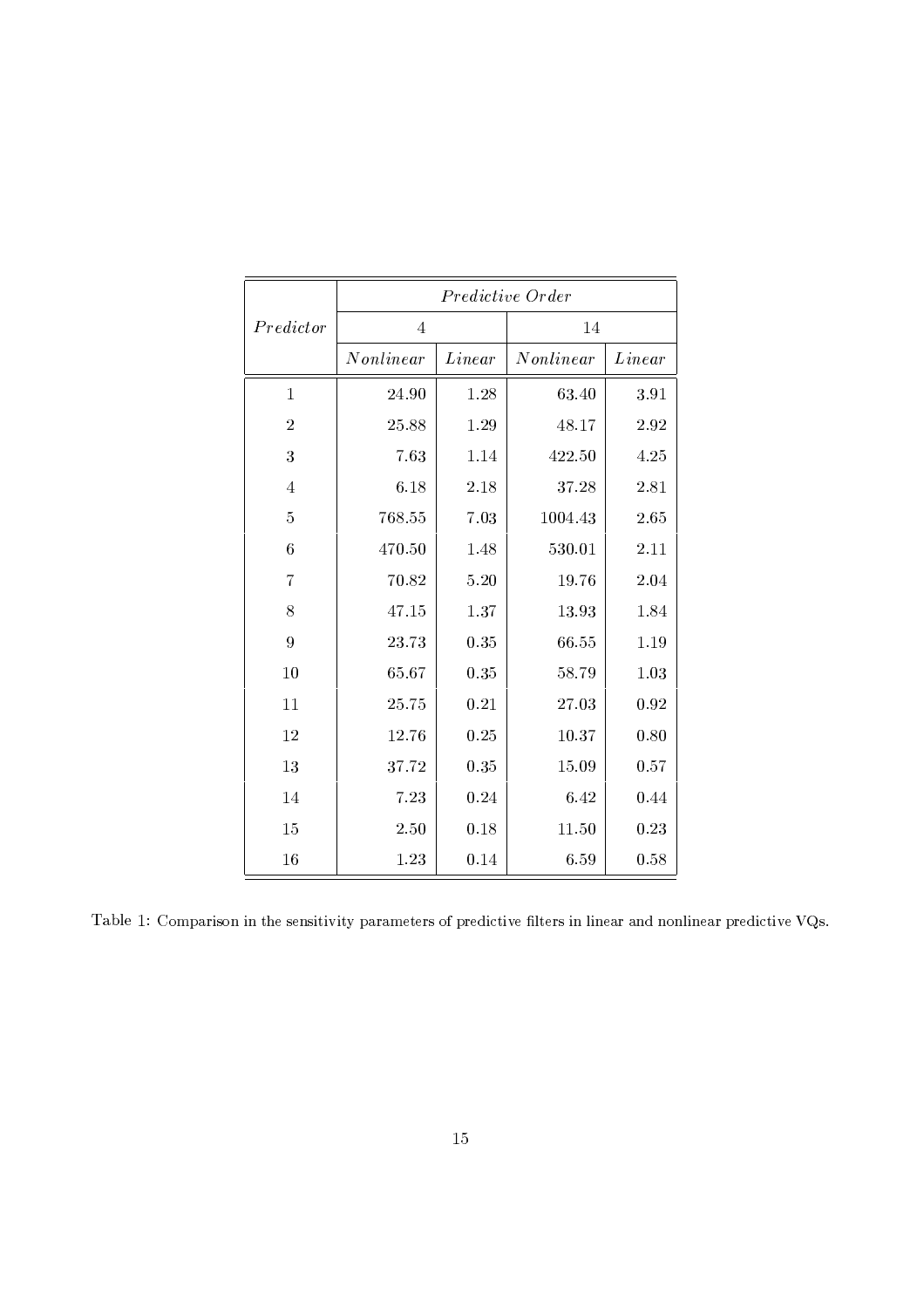We discuss the first approach elsewhere, and focus here on the second approach.

#### Trained Code-excited Nonlinear Predictive Coding  $3.2$

In a nonlinear predictive coder, the complete form of the excitation codevectors does not exist. Therefore, we obtain the excitation codebook with the gradient descent technique.

Assuming  $N_e$  is the dimension of the excitation vectors,  $Z_e = (z_{e1}, \ldots, z_{eN_e})^T$ , we define  $\hat{S}(t)$ ,  $\hat{S}_l(t)$ ,  $Z_s(t)$  and  $Z_l(t)$  as column vectors of size  $N_e$ , and  $\mathbf{Y}_s(t)$ ,  $\mathbf{Y}_l(t)$ ,  $\mathbf{X}_s(t)$  and  $\mathbf{X}_l(t)$  as  $N_{sh} \times N_e$ ,  $N_{lh} \times N_e$ ,  $N_{si} \times N_e$  and  $N_{li} \times N_e$  matrices respectively <sup>3</sup>. The predictive speech coder of a recurrent neural network-based, short-term and long-term cascade, nonlinear predictive VQ can be expressed as shown below:

$$
\mathbf{Y}_{l}(t) = f(W_{l}\mathbf{Y}_{l}(t-\tau) + V_{l}\mathbf{X}_{l}(t-T)), \qquad Z_{l}(t) = [U_{l}\mathbf{Y}_{l}(t)]^{T},
$$
  
\n
$$
\mathbf{Y}_{s}(t) = f(W_{s}\mathbf{Y}_{s}(t-\tau) + V_{s}\mathbf{X}_{s}(t)), \qquad Z_{s}(t) = [U_{s}\mathbf{Y}_{s}(t)]^{T},
$$
\n(18)

where

$$
\mathbf{X}_{l}(t) = (\hat{S}_{l}(t - N_{li}/2), \dots, \hat{S}_{l}(t + N_{li}/2))^{T}
$$
\n
$$
\mathbf{X}_{s}(t) = (\hat{S}(t-1), \dots, \hat{S}(t - N_{si}))^{T},
$$
\n(19)

and

$$
\begin{aligned}\n\hat{S}_l(t) &= Z_l(t) + Z_e(t) \\
\hat{S}(t) &= Z_s(t) + \hat{S}_l(t).\n\end{aligned} \tag{20}
$$

The excitation vector  $Z_e$  is chosen from the excitation codebook by reducing the coding distortion

$$
D(t) = || E(t) ||^{2} = || S(t) - \hat{S}(t) ||^{2}.
$$
 (21)

The training process of  $Z_e$  is outlined below. For simplicity, we assume that the coder consists of a short-term predictive quantiser only. For the case of a combined short-term and long-term predictive quantiser, the training algorithm can be derived analogously.

From the gradient descent training algorithm, we have

$$
\Delta Z_e = \eta E(t) \nabla_{Z_e} \hat{S}(t). \tag{22}
$$

Since

$$
\hat{S}(t) = Z_s(t) + Z_e(t),\tag{23}
$$

<sup>&</sup>lt;sup>3</sup>To avoid confusing  $Y(t)$  and  $X(t)$  in Eqn(3) and Eqn(10), the bold font is used here.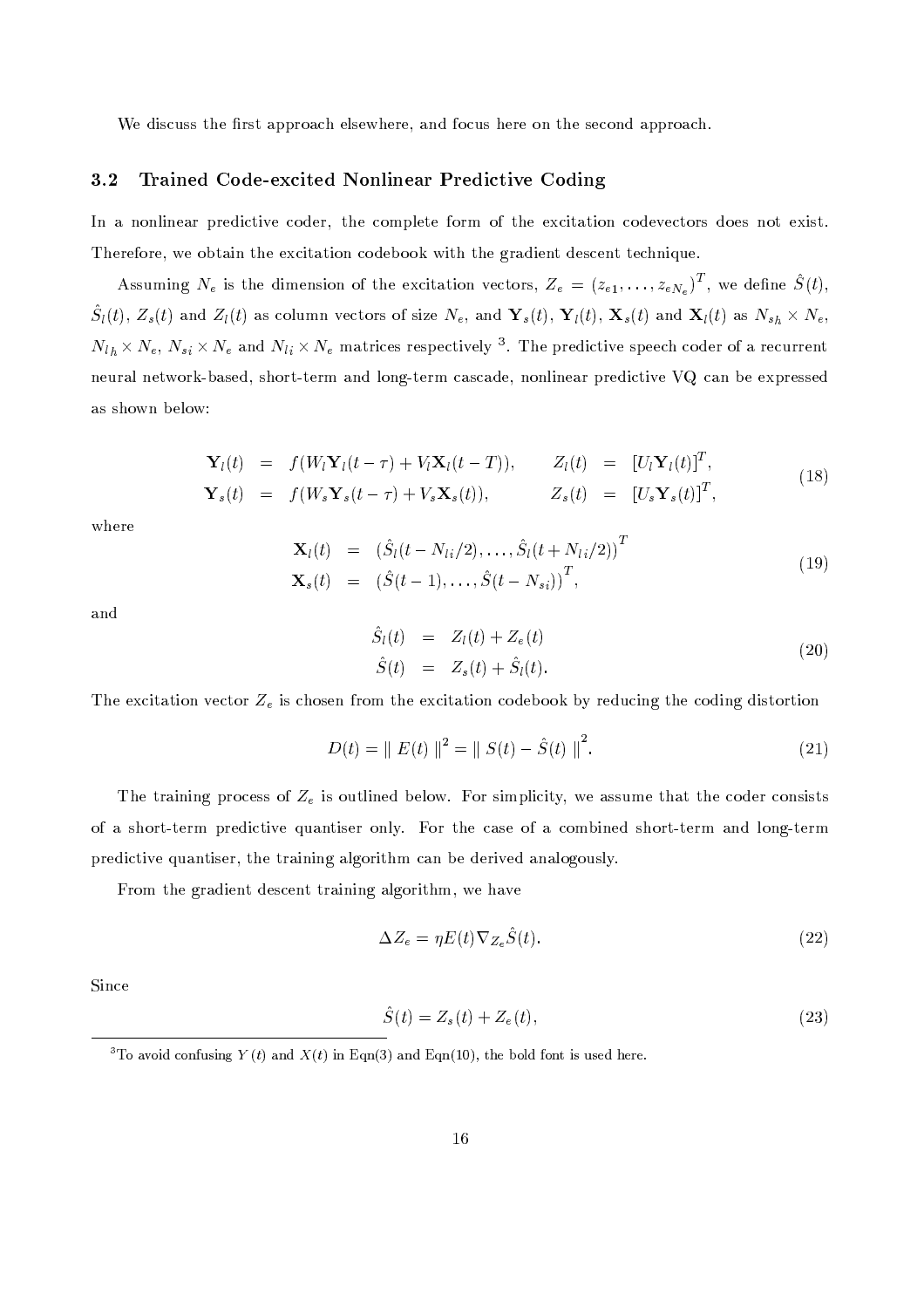then

$$
\nabla_{Z_e}\hat{S}(t) = \nabla_{Z_e}Z_s(t) + \nabla_{Z_e}Z_e(t).
$$
\n(24)

The back-propagated  $\nabla_{Z_e} Z_s(t)$  in the nonlinear predictor network is

$$
\nabla_{Z_e} \mathbf{Y}_s(t) = [W_s \nabla_{Z_e} \mathbf{Y}_s(t - \tau) + V_s \nabla_{Z_e} \mathbf{X}_s(t)] G_s^T
$$
  
\n
$$
\nabla_{Z_e} Z_s(t) = U_s \nabla_{Z_e} \mathbf{Y}_s(t),
$$
\n(25)

where

$$
\nabla_{Z_e} \mathbf{X}_s(t) = \left( \nabla_{Z_e} \hat{S}(t-1), \dots, \nabla_{Z_e} \hat{S}(t-N_{si}) \right)^T
$$
  
\n
$$
G_s = f'(W_s \mathbf{Y}_s(t-\tau) + V_s \mathbf{X}_s(t)),
$$
\n(26)

and the back-propagated  $\nabla_{Z_e} Z_e(t)$  is equal to an  $N_e \times N_e$  diagonal identity matrix.

#### Gain-adaptive Nonlinear Predictive Coding 3.3

Nonlinear predictive neural networks can be trained to fit the signal with any scale of amplitudes at their outputs since no nonlinear activation function is imposed on their output-units, nonetheless, a gain normalisation step may still be desirable to smooth the outputs and reduce the output variances so as to improve the adaptive ability of coding. Unlike linear predictive speech coding, the gain-term is placed at the output of the nonlinear predictive filter as shown in Figure 6 instead of at the output of the excitation codebook (both places are equivalent to the linear case). Such an architecture leads to  $g(t)$  being independent of the  $Z_p(t)$  and its optimal solution can be found as

$$
g(t) = \frac{[S(t)]^T [Z_e(t) + Z_l(t) + Z_s(t)]}{\|Z_e(t) + Z_l(t) + Z_s(t)\|^2}.
$$
\n(27)

This results in the coding error

$$
D = || S(t) - g(t) [Z_e(t) + Z_l(t) + Z_s(t)] ||^2
$$
\n(28)

$$
= \| S(t) \|^2 - \frac{\{ [S(t)]^T [Z_e(t) + Z_l(t) + Z_s(t)] \}^2}{\| Z_e(t) + Z_l(t) + Z_s(t) \|^2}.
$$
\n(29)

Therefore, the gain-adaptive nonlinear predictive speech coder can be trained by minimising the above D or maximising the second term of  $\text{Eqn}(29)$ .

#### **Coding Performance**  $3.4$

Figure 7 compares the coding performances of the trained code-excited nonlinear predictive speech coder (TCENLP) to that of the code-excited linear predictive speech coder (CELP), using the same training and test speech data sets as described in Section 2.4.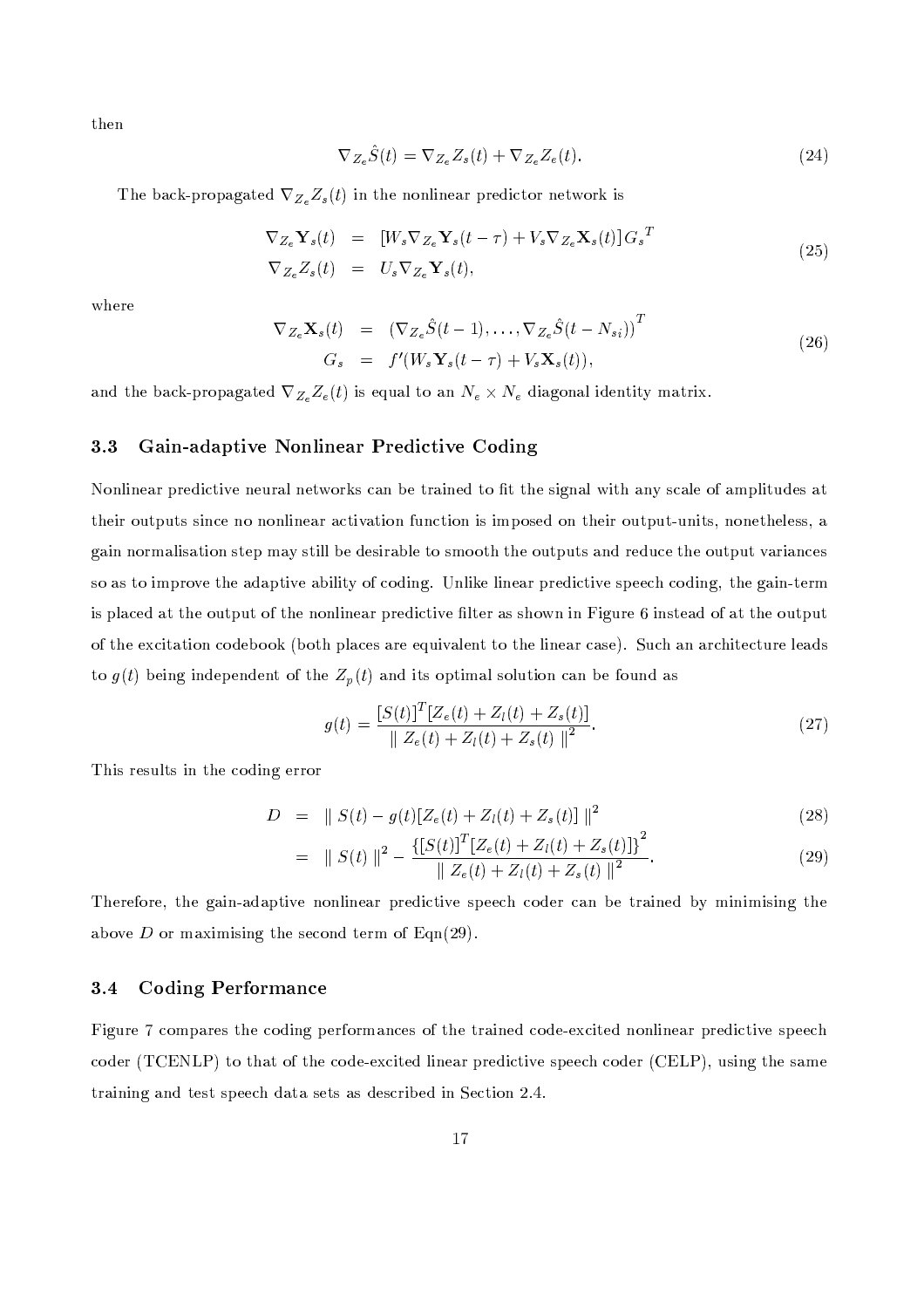

Figure 6: Trained code-excited nonlinear predictive (TCENLP) speech coder.

| Parameters                       | Bits/Sample        |  |
|----------------------------------|--------------------|--|
| Code of short-term predictive VQ | $\frac{6}{N_{sp}}$ |  |
| Code of long-term predictive VQ  | $\frac{6}{64}$     |  |
| Code of excitation codebook      | $\frac{B_e}{N_e}$  |  |
| Pitch                            | $\frac{B_p}{64}$   |  |
| Gain                             | $\overline{2}$     |  |

Table 2: Bit allocation in speech coders.  $N_{sp}$ , the frame length of short-term prediction, is equal to 128 samples for nonlinear predictive coders and 256 for linear ones.  $B_e$  is the size of the excitation codebook and equals 7, 8 or 9 bits.  $B_p$  is the code-length of pitch-information, which is 8 bits if the pitch-period is not equal to zero and one bit for zero pitch-period.  $N_e$  is the length of excitation vectors which is set to 32 or 64.

Table 2 lists the bit allocation in the speech coders. In all the simulations, the transmitted rate varies from 0.34 bits/sample to 0.68 bits/sample, i.e. from 2720 bps to 5440 bps.

The excitation codebook was initialised by Gaussian samples and trained over the training set. To observe the sensitivity of the excitation codebook, its size was varied from 7 to 9 bits, and the dimension of codevectors was set to 32 or 64. Because the pitch-period was limited between 20 to 148 samples (from 2.5 to 18.5  $ms$ ), it could be coded with 7 bits without loss of information. The gain-value was quantised with a Max-Lloyd quantiser (Lloyd, 1957; Max, 1960). Its design was based on the same training data set. We found that the coding performance can be improved by sequentially re-optimising the excitation codebook and the gain codebook (Wu and Fallside, 1992). This was accomplished by recursive adjustment of the entries of each codebook. One codebook was fixed when another was updated.

The CELP speech coder design was based on (Trancoso and Atal, 1986; Davidson and Gersho,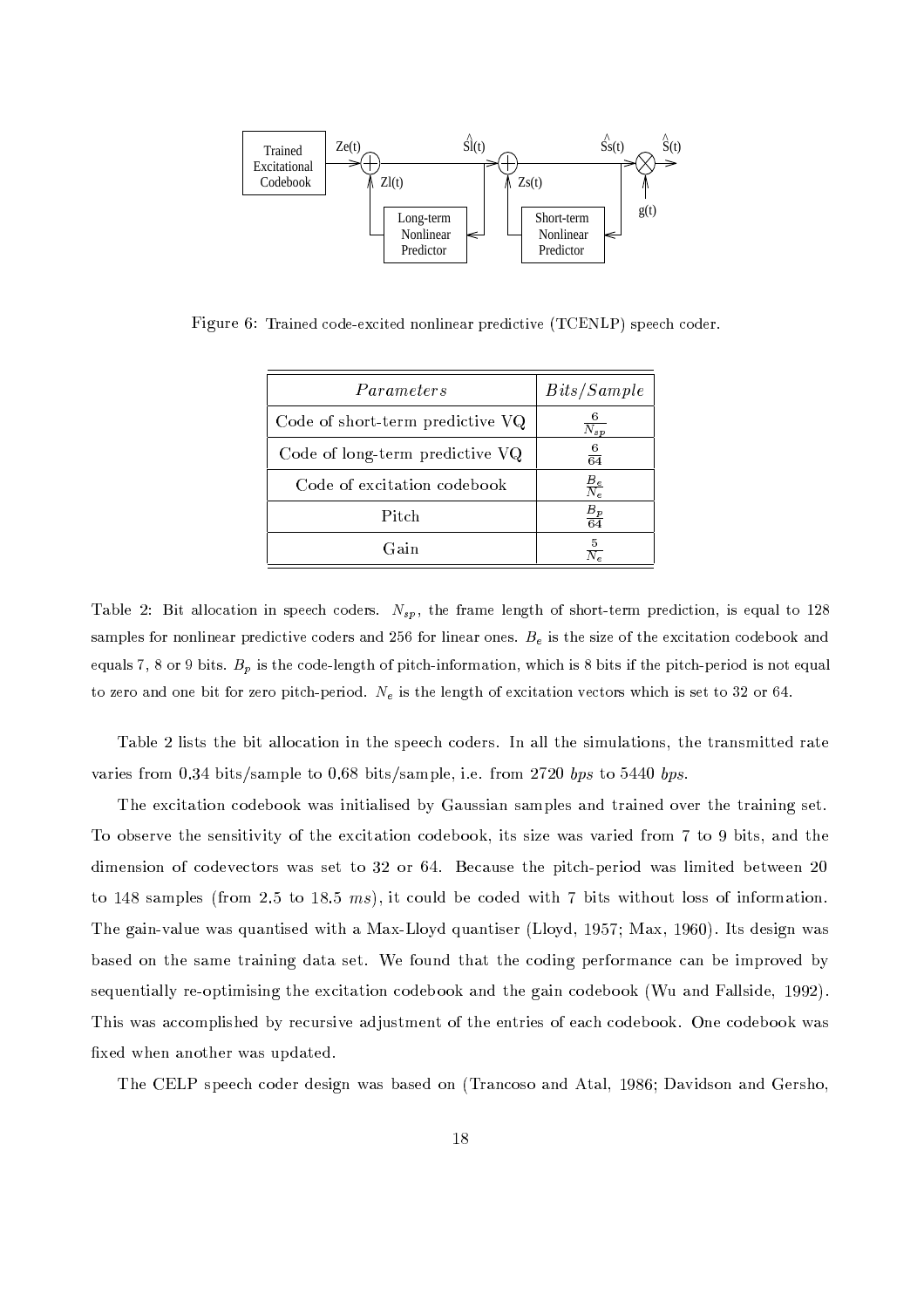

Figure 7: Comparison of the coding performance of the trained code-excited nonlinear predictive speech coder (TCENLP) and the code-excited linear predictive speech coder (CELP). The solid curves plot the testperformance and the dashed curves plot the training-performance. There are two groups of curves for each coder, one corresponds to  $N_e = 64$  and another to  $N_e = 32$ . The three points on each curve refer to  $B_e = 7$ , 8 and 9 bits. The bit allocation of other coding parameters is listed in Table 2.

1987; Kroon and Deprettere, 1988). The short-term and long-term linear predictive quantisers were described in Section 2.4. The excitation codebook was formed by Gaussian samples and fully searched during coding.

Figure 8 shows the waveform and spectrogram of a segment of reconstructed speech in the test set. We see that the basic information, such as the formant positions, amplitudes and transitions, has been reproduced in the reconstructed spectrogram.

Subjective evaluation was carried out to compare speech quality of the nonlinear and linear predictive coders. A Mean Opinion Score with five-point categories was used to evaluate the speech quality. The rating of speech quality, as described by its corresponding listening effort, is shown in Table 3. Ten subjects participated in the experiment and asked to judge three sections of speech. These three sections were respectively the 8  $kHz$ -downsampled original speech from the TIMIT database, the reconstructed speech from a 4840 bps TCENLP speech coder and the reconstructed speech from a 4920 bps CELP speech coder. The speech was from the test data set. It consisted of four different sentences, each spoken by a different speaker. On average, the nonlinear predictive coder scored 3.00 points and the linear one 2.65 points. As a reference, the original speech scored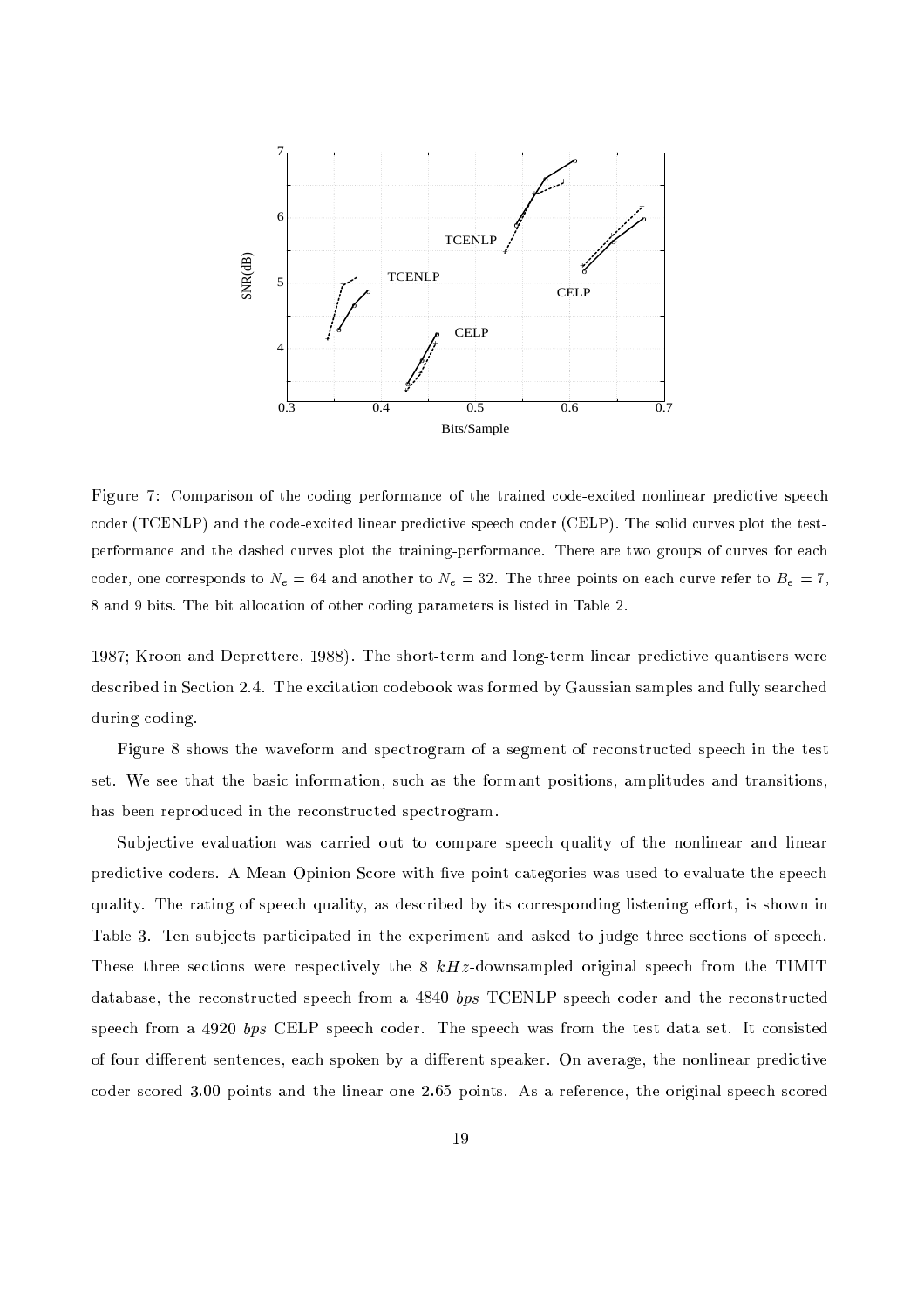| Rating         | Quality   | Listening Effort                                    |  |
|----------------|-----------|-----------------------------------------------------|--|
| 5              | Excellent | Complete relaxation possible, no effort required    |  |
| $\overline{4}$ | Good      | Attention necessary, no appreciable effort required |  |
| 3              | Fair      | Moderate effort required                            |  |
| $\overline{2}$ | Poor      | Considerable effort required                        |  |
| 1              | Bad       | No meaning understood with any feasible effort      |  |

Table 3: Rating of opinion scores of speech quality and listening effort (Natvig, 1988).

4.00 points. Among the ten subjects, eight judged that the nonlinear predictive coder produced higher-quality reconstructed speech. Only one subject gave an inverse judgement. Another subject said that both kinds of reconstructed speech were not significantly different.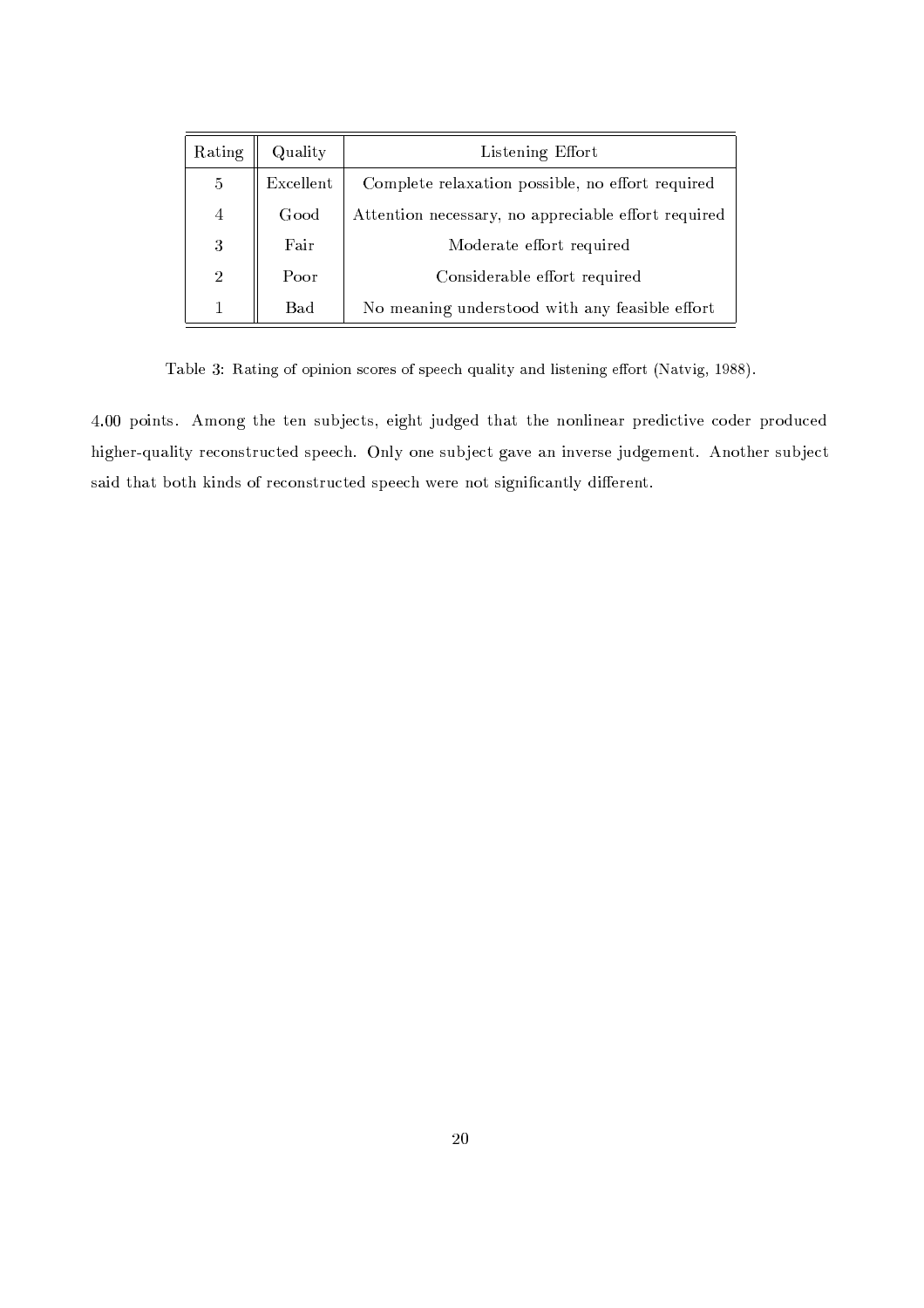Figure 8: From the top downwards: the spectrogram and the original speech, the spectrogram and the residual with a 940 bps nonlinear predictive VQ, and the spectrogram and the reconstructed speech with a 4840 bps TCENLP speech coder. The frequency range is  $0-5$  kHz. The waveform consists of 10240 samples  $(1.28$  seconds).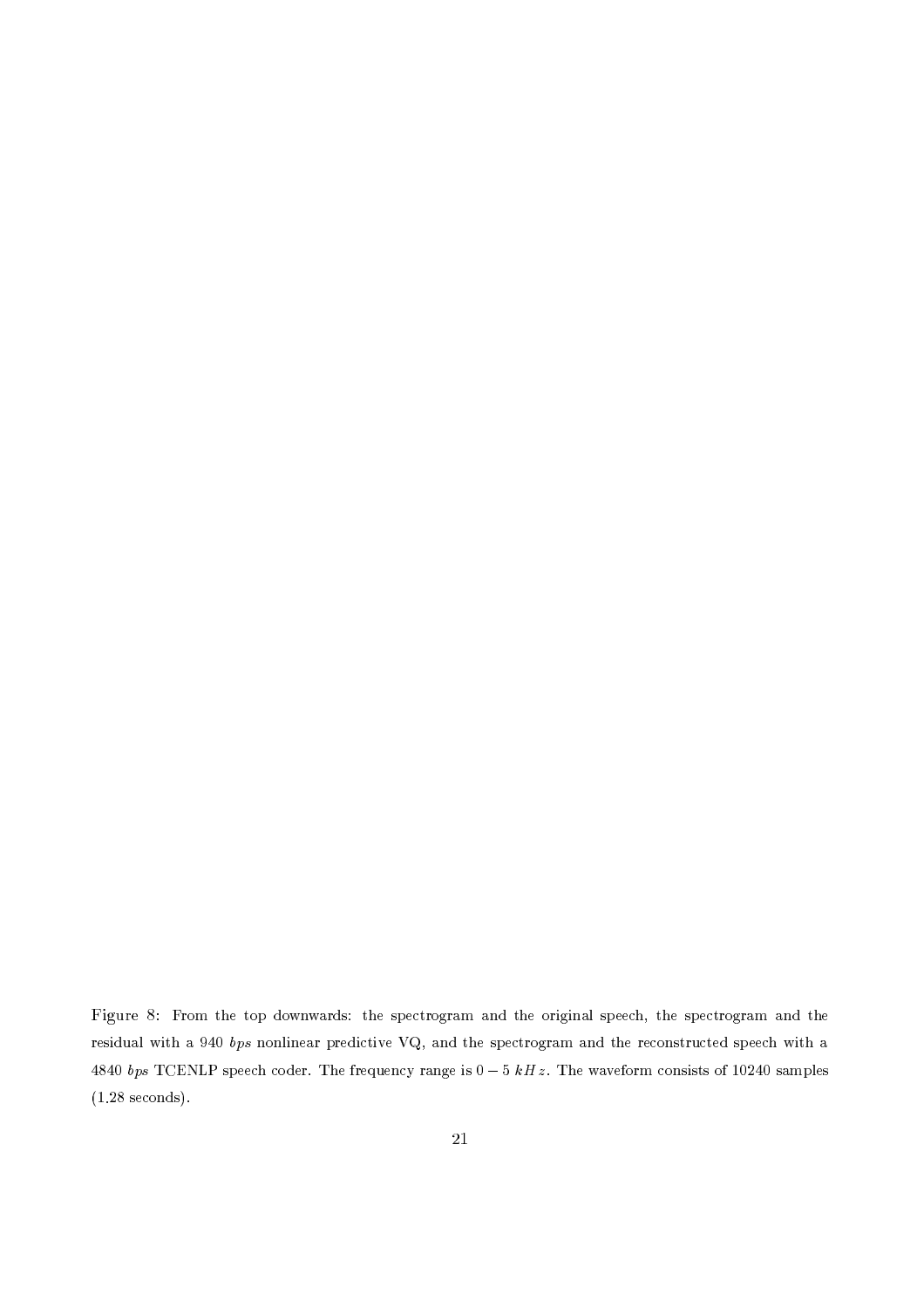#### $\overline{\mathbf{4}}$ **Concluding Remarks and Further Work**

#### **Concluding Remarks**  $4.1$

For a non-Gaussian signal, like speech, nonlinear prediction will always achieve better predictive gain than linear prediction. This paper has studied the implementation of nonlinear predictive vector quantisation with a set of recurrent neural networks. It was demonstrated that the nonlinear predictive VQ with combined short-term (formant) and long-term (pitch) prediction outperforms the linear counterpart by  $2-2.5$  dB in the predictive gain when the transmitted rate is between 360 bps and  $940$  bps.

The excitation codebook in nonlinear prediction speech coding cannot be formed from stochastic samples due to the poor tolerance of the output variance of nonlinear predictive filters to input disturbances. Instead, a trained excitation codebook should be used. Trained code-excited nonlinear predictive (TCENLP) speech coders achieve better coding performance than conventional CELP speech coders. For a coder with about 4800 bps, the advantage in performances is about 1.5 dB in SNR and 0.35 point in a five-category Mean Opinion Scale, on the test data set.

The complexity of the excitation codebook search procedure in the TCENLP coder is the same as that of the CELP. More computational effort is required in neural computation of nonlinear predictive vector quantisation. Compared to the single mapping of linear prediction, the nonlinear predictor network needs twice mappings, first from the inputs to the hidden-units and then from the hidden-units to the output. Because we use the network which contains only two hidden-units. increase in computation is not very high.

In summary, the studies in this paper have shown the applicability of nonlinear prediction to speech coding, the improvement of the coding performance over linear prediction, and the implementation of a fully vector-quantised TCENLP speech coder with neural networks.

#### 4.2 **Further Work**

In conventional CELP speech coders, several techniques are important to practical implementations, but these have not been studied for the TCENLP coder in this paper. Among them is the use of a perceptual weighting filter to compute a more meaningful measure of distortion (Atal, 1986). Another is the use of postfiltering to enhance the quality of reconstructed speech (Chen and Gersho.  $1987$ .

In the predictive quantiser and the excitation codebook of the TCENLP coder, their elements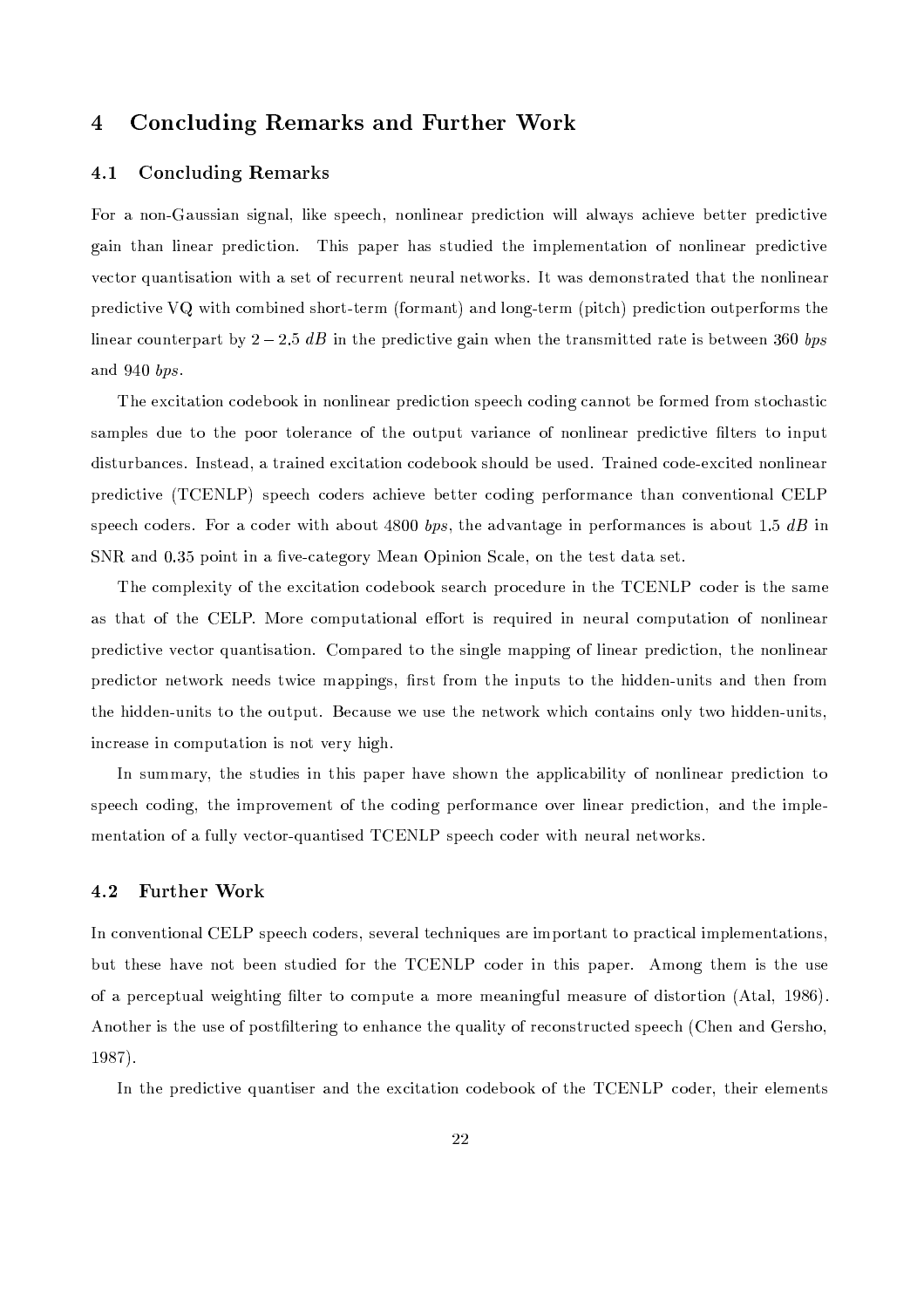are fully searched. Structured quantisers and codebooks might greatly reduce the computational requirement (Wu and Fallside, 1991).

We are currently working on more formal performance evaluation of the TCENLP coder, comparing it to the US government 4.8 kbps standard (Campbell et al., 1991).

# **Acknowledgements**

We wish to thank our colleagues in the Speech Laboratory of Cambridge University Engineering Department for participating in the subjective test of speech quality. C. Giguere and C. Seymour helped conduct this experiment. T. Robinson, C. Giguere and T. Burrows have prove-read the original manuscript. We would also like to thank the reviewers for their comments. This research is supported by the British Science Engineering Research Council.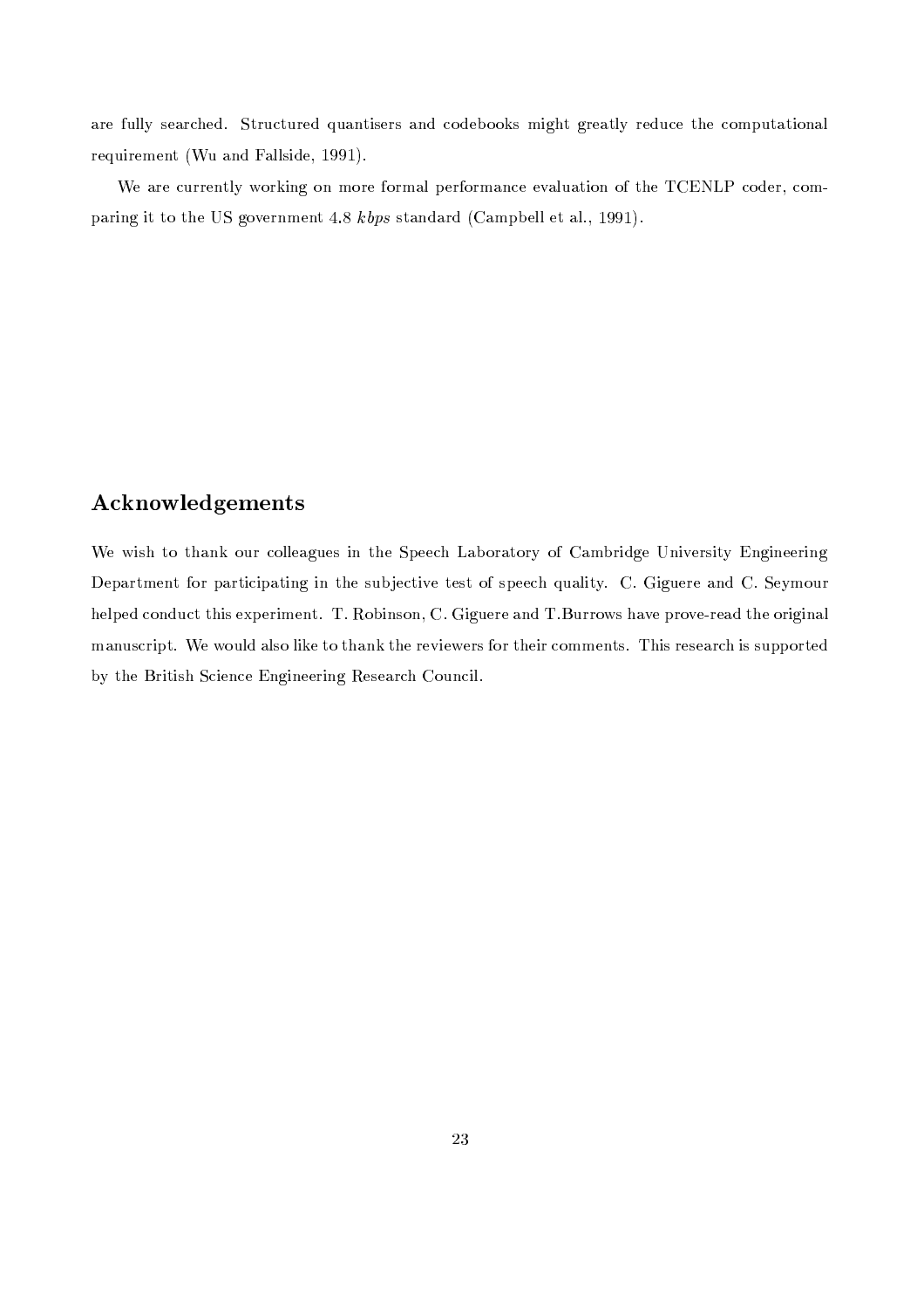## Appendix: Output Variance of a Trained, Time-delayed, Re- $\bf{5}$ current Neural Network to an Input Perturbation

For a multi-layer perceptron with time-delayed feedback connections as described by

$$
Y(t) = f(WY(t-\tau) + VX(t))
$$
  
\n
$$
Z(t) = UY(t),
$$
\n(30)

this appendix derives the output variance  $D_z = || Z - Z_0 ||^2$  to an input perturbation  $D_x = || X - X_0 ||^2$ with respect to its weight parameters  $U, V$  and  $W$ .

By defining a state vector  $O(t) = WY(t - r) + VX(t)$  and using the mean value theorem <sup>4</sup>

$$
f(O(t)) - f(O_0(t)) = f'(O^*(t))(O(t) - O_0(t)),
$$
\n(31)

and using Schwarz's inequality (Korn and Korn, 1968)

$$
\| f(O(t)) - f(O_0(t)) \| \le \| f'(O^*(t)) \| \| O(t) - O_0(t) \|,
$$
\n(32)

we find

$$
D_z = || Uf(O(t)) - Uf(O_0(t)) ||^2
$$
  
\n
$$
\leq \gamma^2 || U ||^2 || O(t) - O_0(t) ||^2
$$
\n(33)

where  $\gamma = \max | f'(O^*(t)) |$  and  $O^*(t) \in (O(t), O_0(t)).$ 

The time-delay  $\tau$  is usually small <sup>5</sup>, therefore the neural network satisfies the following dynamic function 6

$$
\tau \frac{dO(t)}{dt} = Wf(O(t)) - O(t) + VX(t). \tag{34}
$$

If we let

$$
D_o(t) = || O(t) - O_0(t) ||^2,
$$
\n(35)

 $5$ With this assumption,

$$
\frac{O(t+\tau) - O(t)}{\tau} \quad \approx \quad \frac{dO(t)}{dt}
$$

$$
X(t-\tau) \quad \approx \quad X(t).
$$

<sup>6</sup>The variable t of  $X(t)$  and  $Z(t)$  indicates that the input and the output are time varying. The t in this dynamic function represents the settling time of the evolution-process of the network from initial state to target state. During the evolution-period, the input can be assumed as fixed since the updating rate of the network activation is usually much greater than the updating rate of the input.

<sup>&</sup>lt;sup>4</sup>Assume that  $f(\cdot)$  is continuous and continuously differentiable.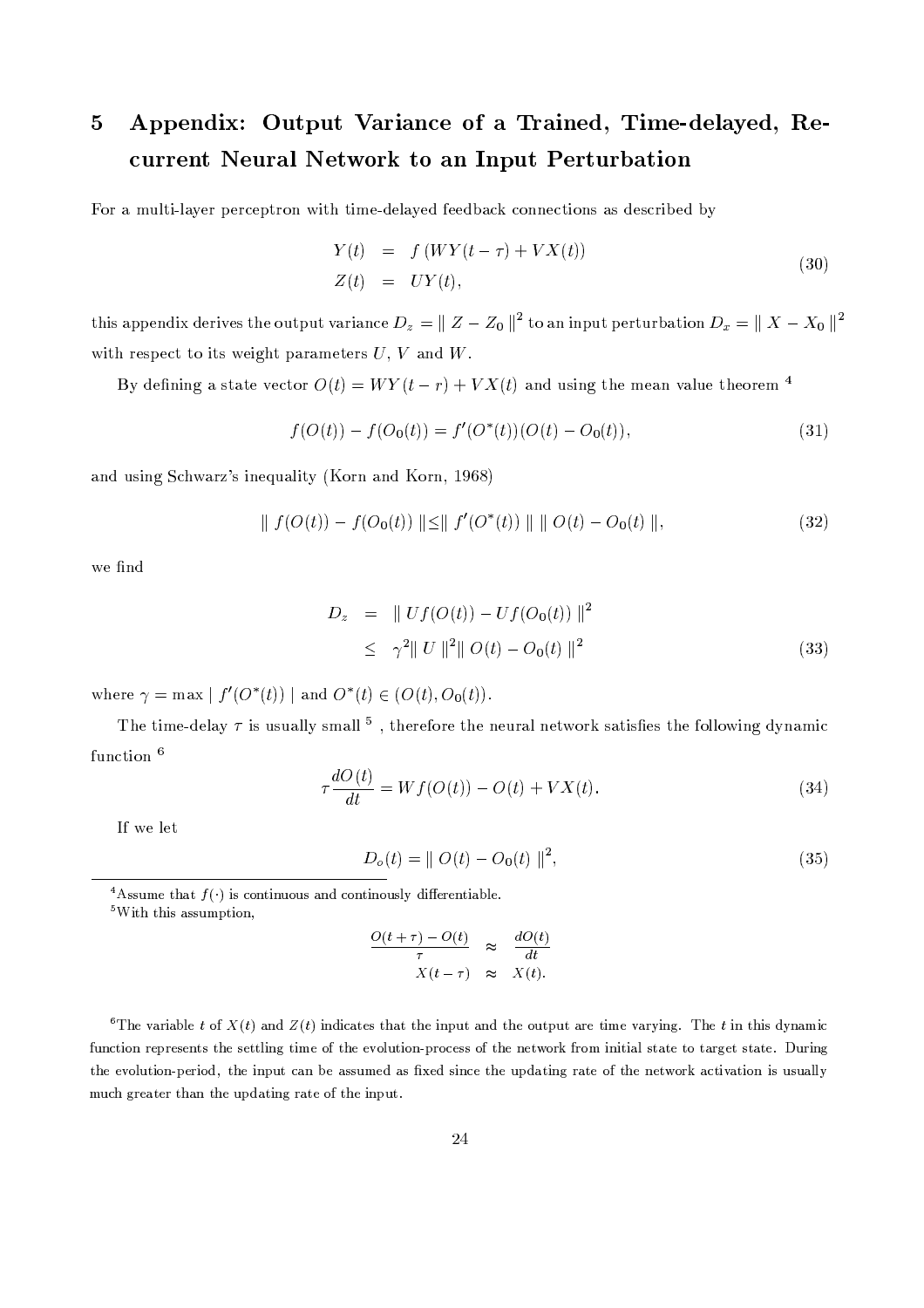then

$$
\frac{dD_o(t)}{dt} = 2(O(t) - O_0(t))^T \left( \frac{dO(t)}{dt} - \frac{dO_0(t)}{dt} \right).
$$
\n(36)

From  $Eqn(34)$ , we find

$$
\frac{dO(t)}{dt} - \frac{dO_0(t)}{dt} = \frac{1}{\tau} \{ W[f(O(t)) - f(O_0(t))] - (O(t) - O_0(t)) + V(X(t) - X_0(t)) \}.
$$
 (37)

Using the mean value theorem and Schwarz's inequality once again, we find

$$
\frac{dD_o(t)}{dt} = \frac{2}{\tau} \{ || O(t) - O_0(t) ||^T W [f(O(t)) - f(O_0(t))]
$$
  
\n
$$
- || O(t) - O_0(t) ||^2 + || O(t) - O_0(t) ||^T V (X(t) - X_0(t)) \}
$$
  
\n
$$
\leq \frac{2}{\tau} \left[ \xi D_o(t) + \zeta \sqrt{D_o(t)} \right],
$$
\n(38)

where

$$
\xi = \gamma \| W \| -1,\tag{39}
$$

$$
\zeta = \sqrt{D_x} || V ||. \tag{40}
$$

If we let  $D_o(t) = Q^2(t)$  and  $Q(t) > 0$ , then Eqn(38) becomes

$$
\frac{dQ(t)}{dt} \le \frac{1}{\tau} [\xi Q(t) + \zeta],\tag{41}
$$

which yields

$$
Q(t) \le \left[Q(0) + \frac{\zeta}{\xi}\right] \exp\left(\frac{\xi}{\tau}t\right) - \frac{\zeta}{\xi}
$$
\n(42)

 $\overline{\text{or}}$ 

$$
D_o(t) \le \left\{ \left[ \sqrt{D_o(0)} + \frac{\zeta}{\xi} \right] \exp\left(\frac{\xi}{\tau}t\right) - \frac{\zeta}{\xi} \right\}^2.
$$
 (43)

If  $O_0(t)$  is the unique equilibrium for the input  $X_0$ , the network satisfies (Atiya, 1987)

$$
\gamma \parallel W \parallel < 1,\tag{44}
$$

so $\xi<0$  and

$$
\sup_{t \to \infty} D_o(t) = \left(\frac{\zeta}{\xi}\right)^2. \tag{45}
$$

By letting

$$
\rho = \frac{\gamma \parallel U \parallel \parallel V \parallel}{\gamma \parallel W \parallel -1},\tag{46}
$$

 $Eqn(33)$  becomes

$$
D_z \le \rho^2 D_x. \tag{47}
$$

Therefore, after the network has settled, its output variance  $D_z$  to an input perturbation  $D_x$  can be approximated by  $Eqn(47)$ .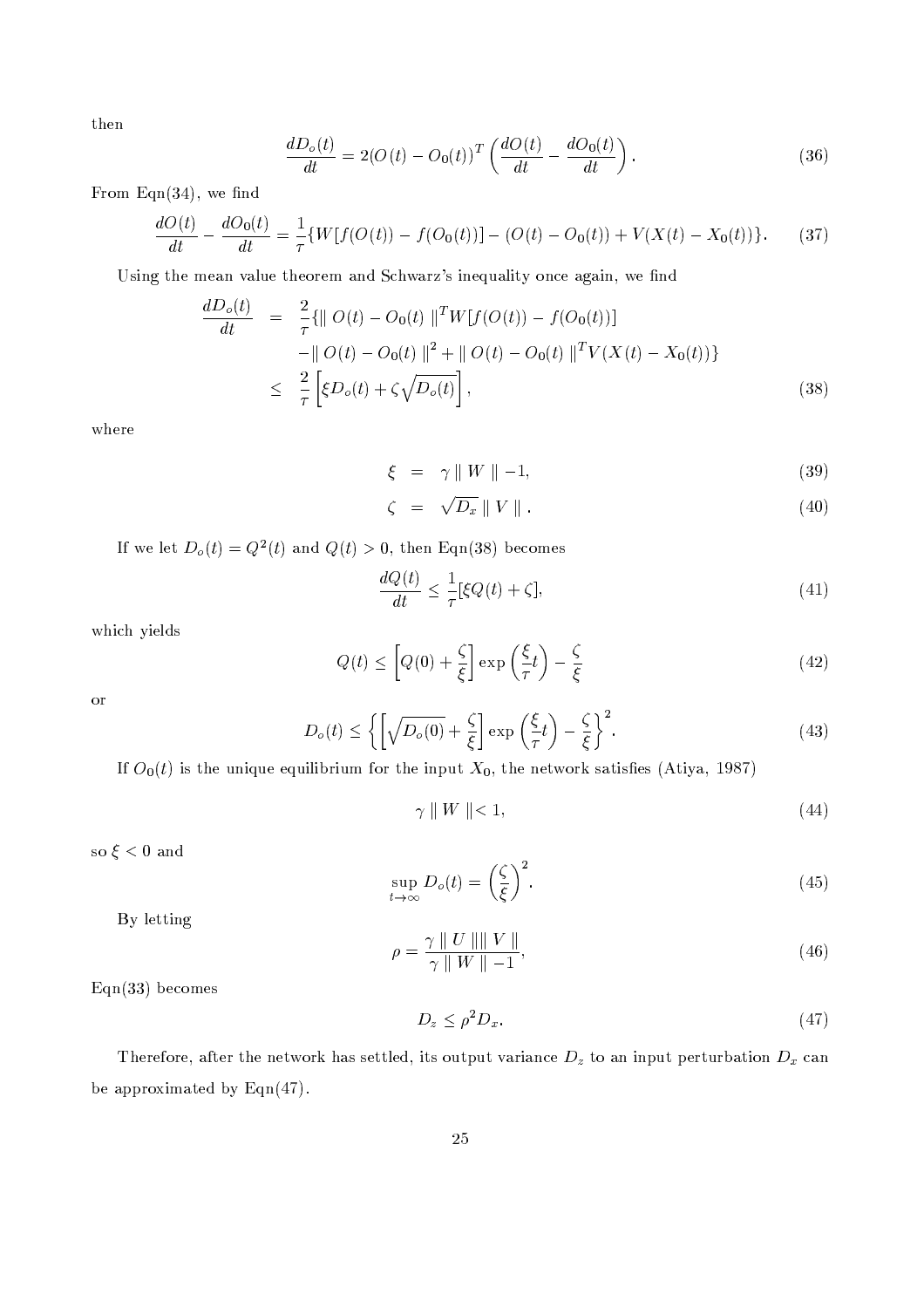# References

- Atal, B. (1986). High-quality speech at low bit rates: multi-pulse and stochastically excited linear predictive coders. In Proceedings of the International Conference on Acoustics, Speech and Signal Processing, pages 1681-1684.
- Atiya, A. (1987). Learning on a general network. In Anderson, D., editor, *Proceedings of Neural Information Processing Systems, pages 22–30. American Institute of Physics, Denver.*
- Buzo, A., Gray.Jr, A., Gray, R., and Markel, J. (1980). Speech coding based upon vector quantization. IEEE Transactions on Acoustics, Speech and Signal Processing, ASSP-28(5):562-574.
- Campbell, J., Tremain, T., and Welch, V. (1991). The DoD CELP 4.8 kbps standard (proposed federal standard 1016). In Atal, B., Cuperman, V., and Gersho, A., editors, Advances in Speech Coding. Kluwer Academic Publishers.
- Chen, J. and Gersho, A. (1987). Real-time vector APC speech coding at 4800 bps with adaptive postfiltering. In Proceedings of the International Conference on Acoustics, Speech and Signal *Processing*, pages  $2185-2188$ .
- Davidson, G. and Gersho, A. (1987). Real-time vector excitation coding of speech at 4800 bps. In Proceedings of the International Conference on Acoustics, Speech and Signal Processing, pages 2189-2192.
- Korn, G. and Korn, T., editors (1968). Mathematical Handbook for Scientists and Engineers. McGraw-Hill Book Company.
- Kroon, P. and Deprettere, E. F. (1988). A class of analysis-by-synthesis predictive coders for high quality speech coding at rates between 4.8 and 16 kbits/s. IEEE Journal on Selected Areas in  $Communications, 6(2):353-363.$
- Lapedes, A. and Farber, R. (1987). Nonlinear signal processing using neural networks: prediction and system modelling. Technical Report LA-UR-87-2662, Los Alamos National Laboratory, Los Alamos, New Mexico 87545.
- Lloyd, S. (1957). Least squares quantization in PCM. Bell Laboratory Technical Note; Published on IEEE Transactions on Information Theory, IT-28, 2, March 1982, pp129-137.
- Max, J. (1960). Quantizing for minimum distortion. IRE Transactions on Information Theory.  $IT-6:7-12.$
- Natvig, J. (1988). Evaluation of six medium bit-rate coders for the Pan-European digital mobile radio system. IEEE Journal on Selected Areas in Communications,  $6(2):324-331$ .